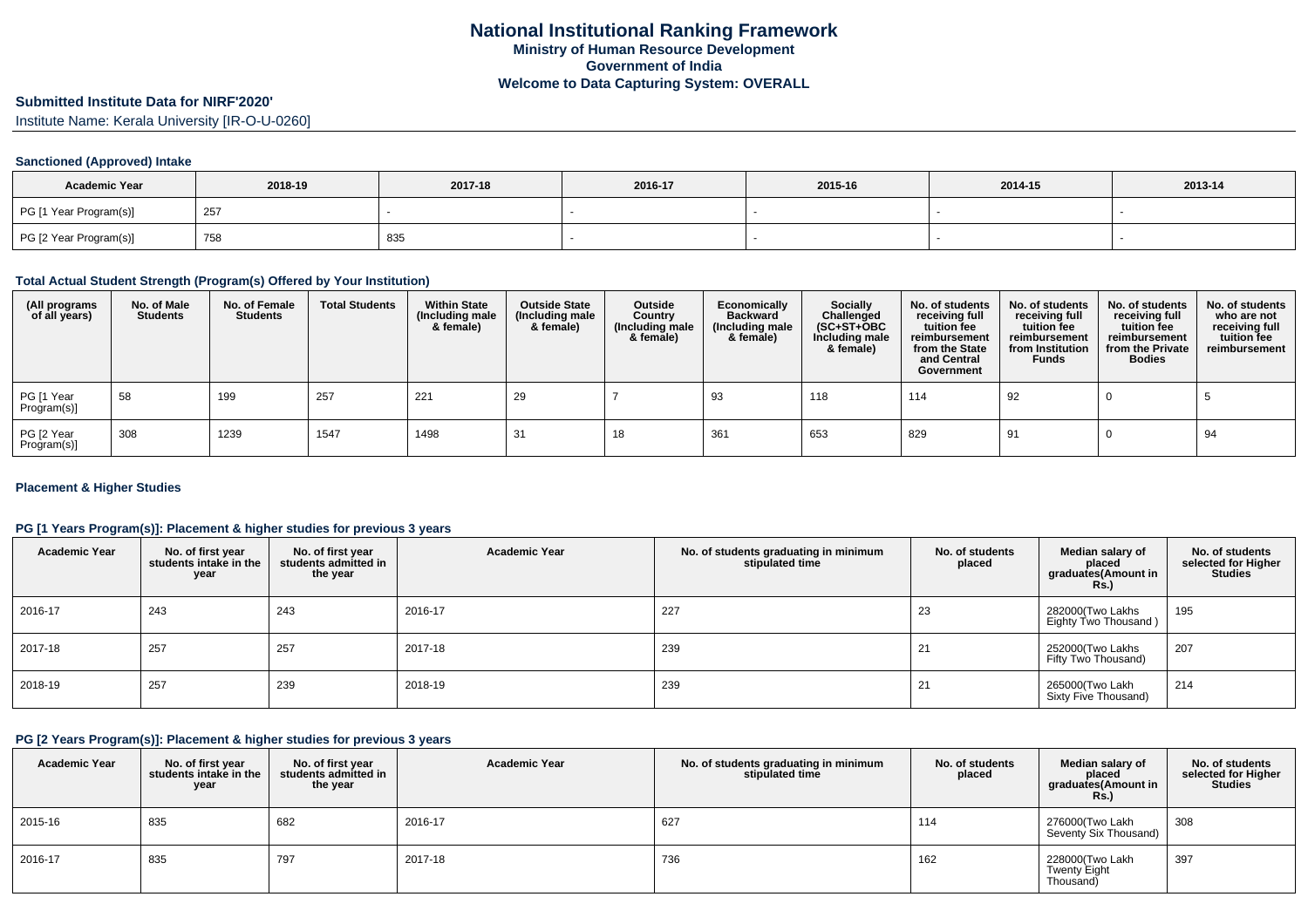| 2017-18 | 835 | 803 | 2018-19 | 756 | 173 | חהבר<br>00/Two Lakh Fiftv<br>Thousand) | 418 |
|---------|-----|-----|---------|-----|-----|----------------------------------------|-----|
|---------|-----|-----|---------|-----|-----|----------------------------------------|-----|

## **Ph.D Student Details**

| Ph.D (Student pursuing doctoral program till 2017-18; Students admitted in the academic year 2018-19 should not be entered here.) |         |         |                       |  |  |  |
|-----------------------------------------------------------------------------------------------------------------------------------|---------|---------|-----------------------|--|--|--|
|                                                                                                                                   |         |         | <b>Total Students</b> |  |  |  |
| Full Time                                                                                                                         |         | 932     |                       |  |  |  |
| Part Time                                                                                                                         |         | 391     |                       |  |  |  |
| No. of Ph.D students graduated (including Integrated Ph.D)                                                                        |         |         |                       |  |  |  |
|                                                                                                                                   | 2018-19 | 2017-18 | 2016-17               |  |  |  |
| Full Time                                                                                                                         | 278     | 240     | 257                   |  |  |  |
| Part Time                                                                                                                         | 116     | 110     | 84                    |  |  |  |

## **Financial Resources: Utilised Amount for the Capital expenditure for previous 3 years**

| Academic Year                                              | 2018-19                                                    | 2017-18                                                                                              | 2016-17                                                   |
|------------------------------------------------------------|------------------------------------------------------------|------------------------------------------------------------------------------------------------------|-----------------------------------------------------------|
|                                                            | <b>Utilised Amount</b>                                     | <b>Utilised Amount</b>                                                                               | <b>Utilised Amount</b>                                    |
|                                                            |                                                            | Annual Capital Expenditure on Academic Activities and Resources (excluding expenditure on buildings) |                                                           |
| Library                                                    | 84745342 (Eight Crore Forty Seven Lakh Forty Five Thousand | 65901628 (Six Crore Fifty Nine Lakh One thousand Six                                                 | 97946509 (Nine Crore SeventyNIne Lakh Forty Six Thousand  |
|                                                            | Three Hundred and Forty Two)                               | Hundred and Twenty Eight)                                                                            | Five Hundred and Nine)                                    |
| New Equipment for Laboratories                             | 27806150 (Two Crore Seventy Eight Lakh Six Thousand One    | 113463314 (Eleven Crore Thirty Four Lakhs Sixty Three                                                | 44924837 (Four Crore Forty Nine Lakh Twenty Four Thousand |
|                                                            | Hundred and Fifty)                                         | Thousand Three Hundred and Fourteen)                                                                 | Eight Hundred and Thrity Seven)                           |
| <b>Engineering Workshops</b>                               | 101219725 (Ten Crore Twelve Lakh Nineteen Thousand         | 6178430 (Sixty One Lakh Seventy Eight Thousand Four                                                  | 5074156 (Fifty Lakh Seventy Four Thousand One Hundred and |
|                                                            | Seven Hundred and Twenty Five)                             | Hundred and Thirty)                                                                                  | Fifty Six)                                                |
| Other expenditure on creation of Capital Assets (excluding | 56660929 (Five Crore Sixty Six Lakh Sixty Thousand Nine    | 65862818 (Six Crore Fifty Eight Lakh Sixty Two Thousand                                              | 148099444 (Fourteen Crore Eighty Lakh Ninety NIne         |
| expenditure on Land and Building)                          | Hundred and Twenty Nine)                                   | Eight Hundred and Eighteen)                                                                          | Thousand Four Hundred and Forty Four)                     |

# **Financial Resources: Utilised Amount for the Operational expenditure for previous 3 years**

| <b>Academic Year</b>                                                                                                                                                                            | 2018-19                                                                                               | 2017-18                                                                                                    | 2016-17                                                                                                 |  |  |  |  |
|-------------------------------------------------------------------------------------------------------------------------------------------------------------------------------------------------|-------------------------------------------------------------------------------------------------------|------------------------------------------------------------------------------------------------------------|---------------------------------------------------------------------------------------------------------|--|--|--|--|
|                                                                                                                                                                                                 | <b>Utilised Amount</b>                                                                                | <b>Utilised Amount</b>                                                                                     | <b>Utilised Amount</b>                                                                                  |  |  |  |  |
| <b>Annual Operational Expenditure</b>                                                                                                                                                           |                                                                                                       |                                                                                                            |                                                                                                         |  |  |  |  |
| Salaries (Teaching and Non Teaching staff)                                                                                                                                                      | 2683714049 (Two Hundred and Sixty Eight Crore Thirty Seven<br>Lakh Fourteen Thousand and Forty Nine ) | 2555806143 (Two Hundred and Fifty Five Crore Fifty Eight<br>Lakh Six Thousand One Hundred and Forty Three) | 1322795076 (One Hundred and Thrity Two Crore Twenty<br>Seven Lakh Ninety Five Thousand and Seventy Six) |  |  |  |  |
| Maintenance of Academic Infrastructure or consumables and<br>other running expenditures (excluding maintenance of hostels<br>and allied services, rent of the building, depreciation cost, etc) | 426775077 (Forty Two Crore Sixty Seven Lakh Seventy Five<br>Thousand and Seventy Seven)               | 637805233 (Sixty Three Crore Fifty Three Lakh Eighty<br>Thousand Eight Hundred and Fifty Six)              | 194124723 (Nineteen Crore Forty One Lakh Twenty Four<br>Thousand Seven Hundred and Twenty three)        |  |  |  |  |
| Seminars/Conferences/Workshops                                                                                                                                                                  | 45813332 (Four Crore Fifty Eight Lakh Thirteen Thousand<br>Three Hundred and Thirty Two)              | 25380856 (Two Crore Fifty Three Lakh Eighty Thousand Eight<br>Hundred and Fifty Six)                       | 10365541 (One Crore Three Lakh Sixty Five Thousand Five<br>Hunderd and Forty One)                       |  |  |  |  |

**IPR**

| Calendar year                 | 2018 | 2017 | 2016 |
|-------------------------------|------|------|------|
| No. of Patents F<br>Published |      |      |      |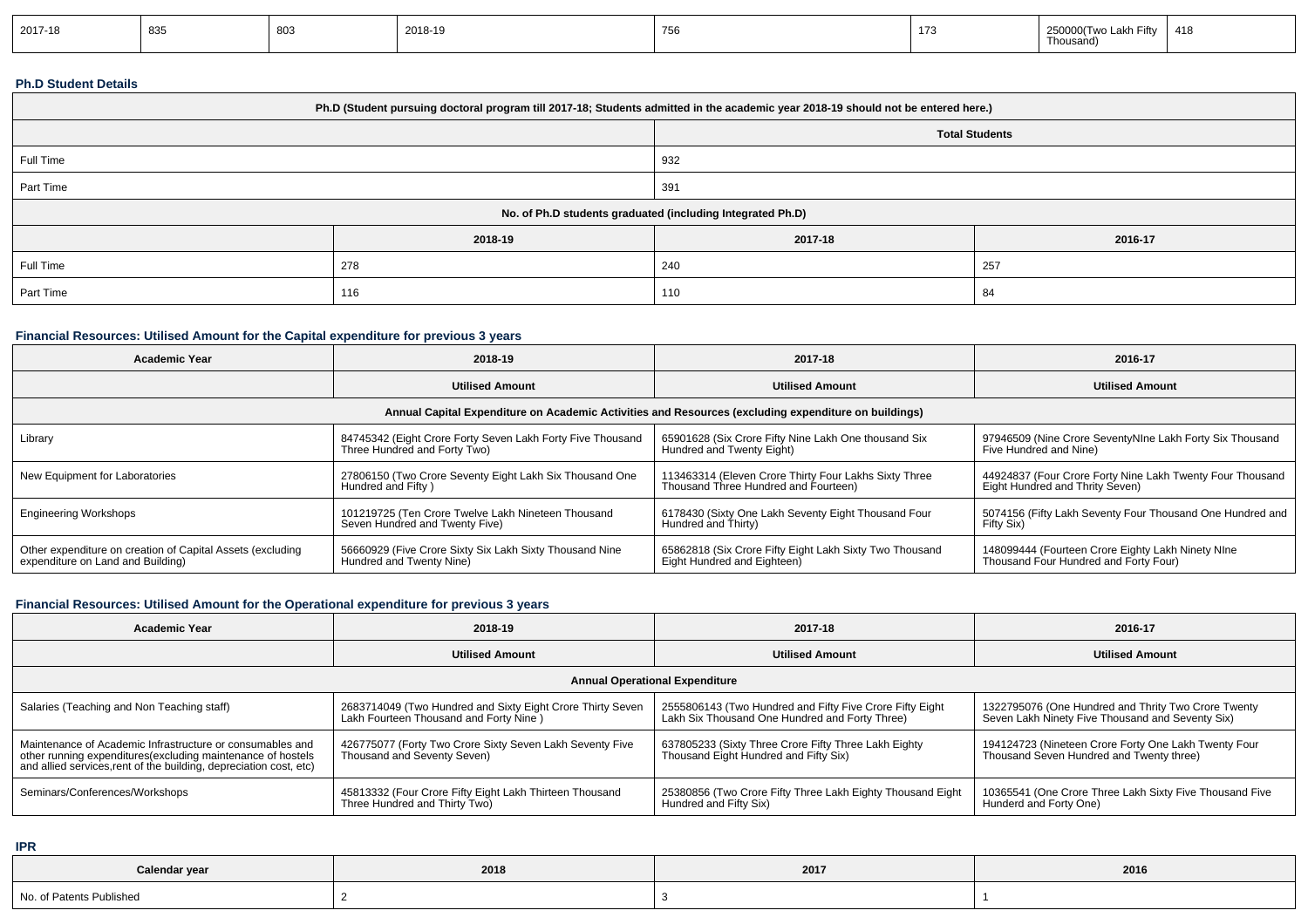| No. of Patents Granted |
|------------------------|
|------------------------|

## **Sponsored Research Details**

| <b>Financial Year</b>                    | 2018-19                                                                 | 2017-18                                                                  | 2016-17                                                |
|------------------------------------------|-------------------------------------------------------------------------|--------------------------------------------------------------------------|--------------------------------------------------------|
| Total no. of Sponsored Projects          | 85                                                                      |                                                                          | 36                                                     |
| Total no. of Funding Agencies            | ںے                                                                      | 13                                                                       | 13                                                     |
| Total Amount Received (Amount in Rupees) | 76152804                                                                | 38263140                                                                 | 57400252                                               |
| Amount Received in Words                 | Seven Crore Sixty One Lakh Fifty Two Thousand Eight<br>Hundred and Four | Three CroreEighty two Lakh Sixty Three Thousand One<br>Hundred and Forty | Five Crore Seventy Four Lakh Two Hundred and Fifty Two |

### **Consultancy Project Details**

| <b>Financial Year</b>                    | 2018-19                                                                   | 2017-18                                                                       | 2016-17                                                                |
|------------------------------------------|---------------------------------------------------------------------------|-------------------------------------------------------------------------------|------------------------------------------------------------------------|
| Total no. of Consultancy Projects        | 134                                                                       | 124                                                                           | 133                                                                    |
| Total no. of Client Organizations        | 127                                                                       | 118                                                                           | 131                                                                    |
| Total Amount Received (Amount in Rupees) | 15632716                                                                  | 13826542                                                                      | 14948906                                                               |
| Amount Received in Words                 | One Crore Fifty Six Lakh Thirty Two Thousand Seven Hundred<br>and Sixteen | One Crore Thirty Eight Lakh Twenty Six Thousand Five<br>Hundred and Forty Two | One Crore Forty Nine Lakh Forty Eight Thousand Nine<br>Hundred and Six |

## **Executive Development Program/Management Development Programs**

| <b>Financial Year</b>                                                             | 2018-19        | 2017-18          | 2016-17        |
|-----------------------------------------------------------------------------------|----------------|------------------|----------------|
| Total no. of Executive Development Programs/ Management<br>Development Programs   |                |                  |                |
| Total no. of Participants                                                         |                | 24               |                |
| Total Annual Earnings (Amount in Rupees)(Excluding Lodging<br>& Boarding Charges) | 1700000        | 2400000          | 1700000        |
| Total Annual Earnings in Words                                                    | Seventeen Lakh | Twenty Four Lakh | Seventeen Lakh |

## **PCS Facilities: Facilities of physically challenged students**

| 1. Do your institution buildings have Lifts/Ramps?                                                                                                        | Yes, more than 80% of the buildings |
|-----------------------------------------------------------------------------------------------------------------------------------------------------------|-------------------------------------|
| 2. Do your institution have provision for walking aids, includingwheelchairs and transportation from one building to another for<br>handicapped students? | Yes                                 |
| 3. Do your institution buildings have specially designed toilets for handicapped students?                                                                | Yes, more than 80% of the buildings |

#### **Awards Details**

| 1. How many faculty member of your institution have received highly reputed national/international awards/recognition from central<br>government agencies in the previous academic year 2018-19 |                     |                   |                                                                                                                       |                                       | - 13                                     |                            |                            |                               |                              |
|-------------------------------------------------------------------------------------------------------------------------------------------------------------------------------------------------|---------------------|-------------------|-----------------------------------------------------------------------------------------------------------------------|---------------------------------------|------------------------------------------|----------------------------|----------------------------|-------------------------------|------------------------------|
| Srno                                                                                                                                                                                            | Name of the Faculty | Name of the Award | <b>Name of the Central</b><br>government<br>agency/international<br>agencies from where<br>award has been<br>received | Address of the<br>Agency giving award | <b>Contact Email ID of</b><br>the Agency | Year of receiving<br>award | Email ID of the<br>faculty | Contact no, of the<br>faculty | ls it<br>Fellowship?(Yes/No) |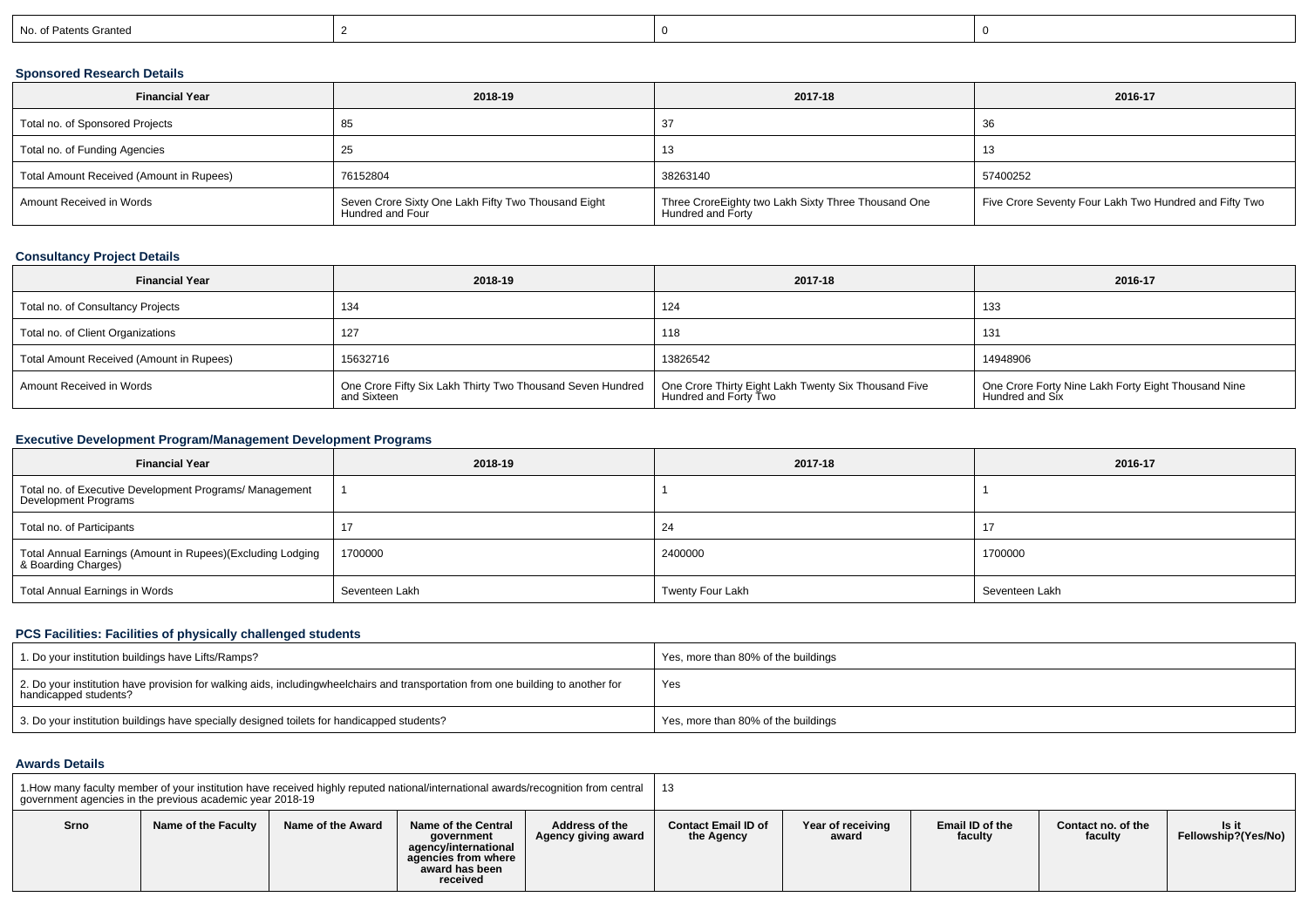| -1             | Dr C Satheesh Kumar  | <b>MATRICS Research</b><br><b>Grant in Mathematical</b><br>Sciences                                                     | Science and<br><b>Engineering Research</b><br>Board Department of<br>Science and<br>Technology Govt of<br>India                                      | SERB, Department of<br>Science & Technology,<br>5&5A, Lower Ground<br>Floor, Vasant Square<br>Mall, Plot No.A,<br>Community Centre,<br>Sector-B, Vasant<br>Kunju, New Delhi-<br>110070 | ms_ms@serbonline.in              | 2018 | csk@keralauniversity.a<br>c.in      | 9895980078 | Yes |
|----------------|----------------------|-------------------------------------------------------------------------------------------------------------------------|------------------------------------------------------------------------------------------------------------------------------------------------------|----------------------------------------------------------------------------------------------------------------------------------------------------------------------------------------|----------------------------------|------|-------------------------------------|------------|-----|
| $\overline{2}$ | Dr Divya C Senan     | <b>Precourt Fellowship</b>                                                                                              | Stanford<br>Environmental and<br><b>Energy Policy Analysis</b><br>Centre Precourt<br>Institute of Energy<br><b>Stanford University</b><br><b>USA</b> | John A. and Cynthia<br>Fry Gunn Building 366<br>Galvez Street Stanford<br>CA 94305-6015                                                                                                | seepac@stanford.edu              | 2018 | mail2divyacsenan@gm<br>ail.com      | 9447552870 | Yes |
| 3              | Dr Divya C Senan     | Outreach Lecturing<br>Fund Travel Award                                                                                 | Institute of<br>International Education<br>New York USA                                                                                              | 809 United Nations<br>Plaza New York NY<br>10017 United States                                                                                                                         | olf@iie.org                      | 2018 | mail2divyacsenan@gm<br>ail.com      | 9447552870 | No  |
| $\overline{4}$ | Dr K S Chandrasekar  | Best Professor in<br>Management Dewang<br>Mehtra National<br><b>Educational Awards</b>                                  | Dewang Mehtra<br><b>National Educational</b><br>Trust                                                                                                | rlbhatia@bschoolaffair<br>e.com                                                                                                                                                        | rlbhatia@bschoolaffair<br>e.com  | 2018 | kscnair@gmail.com                   | 9447268840 | No  |
| 5              | Dr K S Chandrasekhar | <b>HEF</b> academic<br>excellence award                                                                                 | <b>Higher Education</b><br>Forum Mumbai                                                                                                              | <b>Higher Education</b><br>Forum Mumbai                                                                                                                                                | aksengupta51@gmail.<br>com       | 2018 | kscnair@gmail.com                   | 9447268840 | No  |
| 6              | Dr K S Chandrasekhar | Distinguished Alumni<br>of BSMED                                                                                        | <b>Bharathiar University</b>                                                                                                                         | <b>Bharathiar University</b><br>Coimbatore                                                                                                                                             | rupaguna@gmail.com               | 2019 | kscnair@gmail.com                   | 9447268840 | No  |
| $\overline{7}$ | Dr Manju S Nair      | European Union<br>Project titled<br>NEXTFOOD Educating<br>the next generation of<br>professionals in<br>Agrifood Sector | Welthungerhilfe<br>Germany                                                                                                                           | Deutsche<br>Welthungerhilfe EV<br>Friedrich Eberb Strabe<br>1 53173 Bonn<br>Germany                                                                                                    | info@welthungerhilfe.d           | 2018 | meetmanjunaidu@yah<br>00.com        | 9495513584 | Yes |
| 8              | Dr Annie Abraham     | Dewang Mehta<br>National Education<br>Award                                                                             | Business schoolAffaire<br>and Dewang Mehta<br>National Education<br>Award                                                                            | <b>Business schoolAffaire</b><br>and Dewang Mehta<br>National Education<br><b>Award Committee</b>                                                                                      | rlbhatia@bschoolaffair<br>e.com  | 2018 | annieab2001@gmail.c<br>om           | 9447246692 | No  |
| 9              | Dr Mini S            | Dewang Mehta<br>National Education<br>Award                                                                             | <b>Business school</b><br>Affaire and Dewang<br>Mehta National<br><b>Education Award</b>                                                             | <b>Business school</b><br>Affaire and Dewang<br><b>Mehta National</b><br><b>Education Award</b><br>Committee                                                                           | rlbhatia@bschoolaffair<br>e.com  | 2019 | minisaraswathy@gmail<br>.com        | 9495276631 | No  |
| 10             | Dr Bushra Begum R K  | Shastri MObility<br>Programme                                                                                           | Ministry of Human<br>Resource<br>Development Shastri<br>Indi Canadian Institute<br>New Delhi                                                         | Ministry of Human<br>Resource<br>Development Shastri<br>Indi Canadian Institute<br>Bhai Vihar Singh Marg,<br>Gole Market New Delhi                                                     | siciapplications@sici.or<br>g.in | 2019 | bushrabegum@gmail.c<br>om           | 9995446165 | Yes |
| 11             | Dr T S Anirudhan     | <b>UGC BSR Faculty</b><br>Fellowship                                                                                    | Ministry of Human<br>Resource<br>Development UGC<br>New Delhi                                                                                        | Ministry of Human<br>Resource<br>Development UGC<br>Bahadurshah Zafar<br>Marg New Delhi                                                                                                | webmaster.ugc.help@<br>gmail.com | 2019 | tsani@rediffmail.com                | 9446684887 | Yes |
| 12             | Dr Manoj Chacko      | Work Bank Trust Fund<br>for Statistical Capacity<br>Building ISI Word<br><b>Statistics Congress</b>                     | <b>International Statistical</b><br>Institute The<br>Netherlands                                                                                     | <b>International Statistical</b><br>Institute P.O. Box<br>24070 2490 AB The<br>Hague The<br>Netherlands                                                                                | ISImail@CBS.nl                   | 2019 | manojchacko02@gmai<br>l.com         | 9447310097 | No  |
| 13             | Manoj Chanagt        | <b>Individual Travel</b><br>Research Fellowship                                                                         | Commission for<br>Developing Countries<br>of the International<br><b>Mathematical Union</b>                                                          | Commission for<br>Developing Countries<br>of the International<br><b>Mathematical Union</b>                                                                                            | assistant@mathunion.<br>org      | 2019 | mchangat@keralauniv<br>ersity.ac.in | 9446967394 | Yes |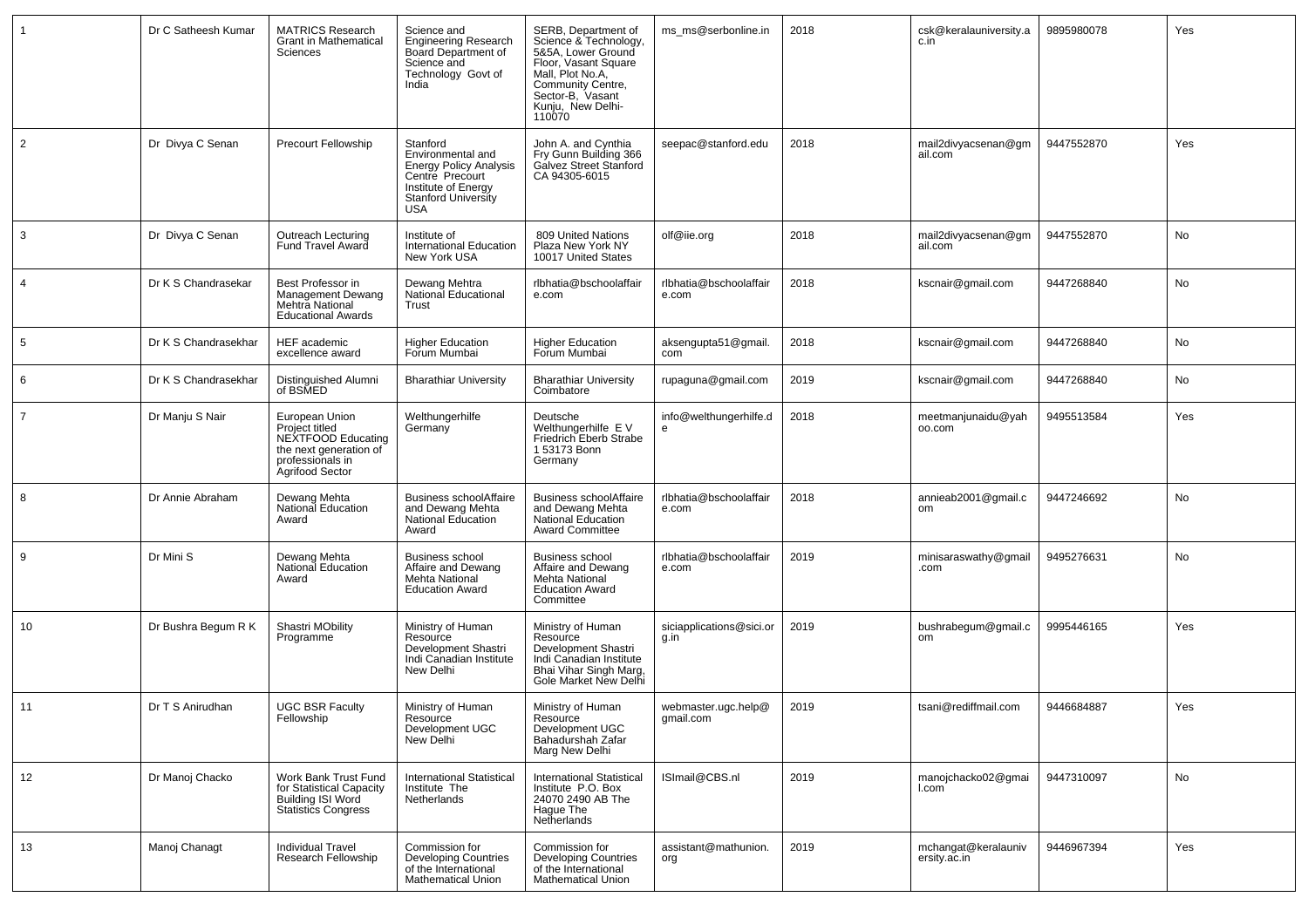|      |                                            |                         | 2. How many students of your institution have won international awards in the previous academic year 2018-19 |                                                                                                    |                                       |                                          |                            |                            |                               |  |  |
|------|--------------------------------------------|-------------------------|--------------------------------------------------------------------------------------------------------------|----------------------------------------------------------------------------------------------------|---------------------------------------|------------------------------------------|----------------------------|----------------------------|-------------------------------|--|--|
| Srno | Name of the<br>Student/Name of the<br>Team | <b>Enrolment Number</b> | Name of the Award                                                                                            | Name of International<br>Institution/Organisati<br>on from where the<br>award has been<br>received | Address of the<br>Agency giving award | <b>Contact Email ID of</b><br>the Agency | Year of receiving<br>award | Email ID of the<br>faculty | Contact no. of the<br>faculty |  |  |
|      | Anita Joseph                               | 63518125002             | Gold Medal in power<br>lifting at World<br>University<br>Championship                                        | University of Tartu                                                                                | Tartu. Estonia                        | info@ut.ee                               | 2019                       | didurose@gmail.com         | 8921364378                    |  |  |

#### **Accreditation**

#### **NBA Accreditation**

| <b>NO</b><br>- <del>.</del><br>. have a valid NBA Accreditation?<br>institute |  |
|-------------------------------------------------------------------------------|--|
|-------------------------------------------------------------------------------|--|

# **NAAC Accreditation**

| 1. Does your institute have a valid NAAC Accreditation? |            | <b>YES</b>                |      |  |  |  |
|---------------------------------------------------------|------------|---------------------------|------|--|--|--|
| Valid from                                              |            | <b>CGPA</b><br>Valid upto |      |  |  |  |
| 03-03-2015                                              | 02-03-2020 |                           | 3.03 |  |  |  |

### **ICAR Accreditation**

| 1. Does vour institute have a valid ICAR Accreditation? | NC. |
|---------------------------------------------------------|-----|
|---------------------------------------------------------|-----|

## **Village Adoption**

| Have your                                                | <b>VES</b> |
|----------------------------------------------------------|------------|
| 'nstitute adopted any village under Unnat Bharat Scheme? | .          |
|                                                          |            |

## **Faculty Details**

| Srno           | Name                           | Age | Designation            | Gender | Qualification | <b>Experience (In</b><br>Months) | <b>Is Associated</b><br><b>Last Year</b> | Currently<br>working with<br>institution? | <b>Joining Date</b> | <b>Leaving Date</b>      | <b>Association type</b> |
|----------------|--------------------------------|-----|------------------------|--------|---------------|----------------------------------|------------------------------------------|-------------------------------------------|---------------------|--------------------------|-------------------------|
|                | Gabriel Simon<br>Thattil       | 55  | Associate<br>Professor | Male   | Ph.D          | 336                              | Yes                                      | Yes                                       | 19-05-1998          | $\sim$                   | Regular                 |
| $\overline{2}$ | Dr Mahadevan<br>Pillai V P     | 60  | Professor              | Male   | Ph.D          | 420                              | Yes                                      | Yes                                       | 17-05-2001          | $\sim$                   | Regular                 |
|                | A <sub>P</sub><br>Pradeepkumar | 53  | Associate<br>Professor | Male   | Ph.D          | 252                              | Yes                                      | Yes                                       | 16-06-2011          | $\sim$                   | Regular                 |
|                | Dr LALMOHAN P                  | 41  | Assistant<br>Professor | Male   | Ph.D          | 235                              | Yes                                      | Yes                                       | 29-03-2017          | $\sim$                   | Regular                 |
|                | Dr G Suresh Singh              | 54  | Professor              | Male   | Ph.D          | 288                              | Yes                                      | Yes                                       | 28-10-1996          | $\overline{\phantom{a}}$ | Regular                 |
|                | Dr C A Shaila                  | 55  | Associate<br>Professor | Female | Ph.D          | 288                              | Yes                                      | Yes                                       | 11-02-1997          | $\sim$                   | Regular                 |
|                | Dr Ajit Kumar                  | 59  | Reader                 | Male   | Ph.D          | 408                              | Yes                                      | Yes                                       | 15-04-1997          | $\overline{\phantom{m}}$ | Regular                 |
| 8              | Dr P M<br>Radhamany            | 55  | Professor              | Female | Ph.D          | 336                              | Yes                                      | Yes                                       | 15-09-1990          | $\overline{\phantom{a}}$ | Regular                 |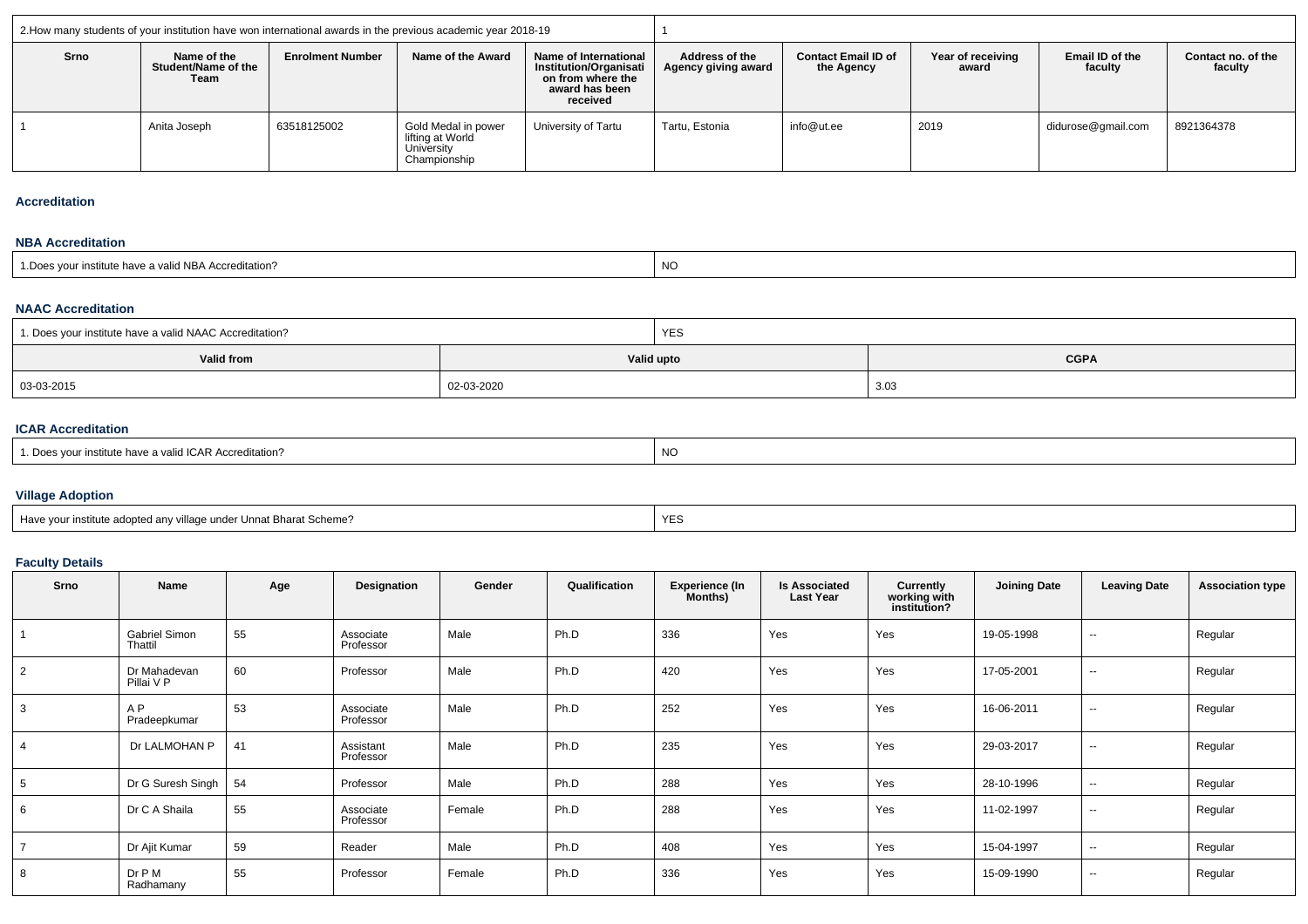| 9  | Muhammadhu<br>Aboobakar Shibli | 54 | Associate<br>Professor | Female | Ph.D    | 252 | Yes | Yes | 16-06-1997 | $\overline{\phantom{a}}$ | Regular |
|----|--------------------------------|----|------------------------|--------|---------|-----|-----|-----|------------|--------------------------|---------|
| 10 | Dr G Raju                      | 55 | Professor              | Male   | Ph.D    | 336 | Yes | Yes | 01-05-1998 | ۰.                       | Regular |
| 11 | Dr Annie Abraham               | 59 | Professor              | Female | Ph.D    | 408 | Yes | Yes | 23-08-2001 | $\overline{\phantom{a}}$ | Regular |
| 12 | Dr Sabu Joseph                 | 53 | Associate<br>Professor | Male   | Ph.D    | 276 | Yes | Yes | 21-07-2001 | --                       | Regular |
| 13 | Dr Jaya D S                    | 55 | Associate<br>Professor | Female | Ph.D    | 288 | Yes | Yes | 21-07-2001 | $\overline{\phantom{a}}$ | Regular |
| 14 | Dr Salom Gnana<br>Thanga V     | 49 | Associate<br>Professor | Female | Ph.D    | 257 | Yes | Yes | 21-07-2001 | $\overline{\phantom{a}}$ | Regular |
| 15 | Dr A Jayakumaran<br>Nair       | 58 | Assistant<br>Professor | Male   | Ph.D    | 336 | Yes | Yes | 16-04-2003 | $\overline{\phantom{a}}$ | Regular |
| 16 | Dr C Satheesh<br>Kumar         | 51 | Associate<br>Professor | Male   | Ph.D    | 264 | Yes | Yes | 08-05-2003 | $\overline{\phantom{a}}$ | Regular |
| 17 | Dr Ganga Prasad<br>А           | 57 | Assistant<br>Professor | Male   | Ph.D    | 276 | Yes | Yes | 19-11-2003 | ۰.                       | Regular |
| 18 | Dr Suhara Beevy<br>S.          | 56 | Associate<br>Professor | Female | Ph.D    | 312 | Yes | Yes | 20-11-2003 | $\overline{\phantom{a}}$ | Regular |
| 19 | Dr S Kunjamma                  | 56 | Assistant<br>Professor | Female | Ph.D    | 222 | Yes | Yes | 01-01-2004 | $\overline{\phantom{a}}$ | Regular |
| 20 | Dr S A Shanavas                | 55 | Assistant<br>Professor | Male   | Ph.D    | 252 | Yes | Yes | 01-01-2003 | --                       | Regular |
| 21 | Dr G Prasad                    | 52 | Associate<br>Professor | Male   | Ph.D    | 252 | Yes | Yes | 21-02-2004 | $\overline{\phantom{a}}$ | Regular |
| 22 | Dr Arun A Rauf                 | 47 | Assistant<br>Professor | Male   | Ph.D    | 180 | Yes | Yes | 01-01-2004 | $\overline{\phantom{a}}$ | Regular |
| 23 | Dr A Helen                     | 51 | Associate<br>Professor | Female | Ph.D    | 240 | Yes | Yes | 01-01-2004 | $\overline{\phantom{a}}$ | Regular |
| 24 | Dr Pushpam M                   | 46 | Assistant<br>Professor | Female | Ph.D    | 204 | Yes | Yes | 06-02-2004 | $\overline{\phantom{a}}$ | Regular |
| 25 | Dr R B Binoj<br>Kumar          | 51 | Associate<br>Professor | Male   | Ph.D    | 300 | Yes | Yes | 20-02-2004 | $\overline{\phantom{a}}$ | Regular |
| 26 | Abhayan G S                    | 36 | Assistant<br>Professor | Male   | M.A     | 144 | Yes | Yes | 08-11-2012 | $\overline{\phantom{a}}$ | Regular |
| 27 | Dr Manoj Changat               | 55 | Professor              | Male   | Ph.D    | 396 | Yes | Yes | 02-09-1991 | $\overline{\phantom{a}}$ | Regular |
| 28 | Dr Joseph Antony               | 60 | Assistant<br>Professor | Male   | Ph.D    | 324 | Yes | Yes | 28-05-2013 | $\overline{\phantom{a}}$ | Regular |
| 29 | Anu Unny                       | 33 | Assistant<br>Professor | Female | M. Phil | 98  | Yes | Yes | 28-05-2013 | $\sim$                   | Regular |
| 30 | Dr Samuel Jacob<br>Kuruvilla   | 45 | Assistant<br>Professor | Male   | Ph.D    | 122 | Yes | Yes | 28-05-2013 | $\sim$                   | Regular |
| 31 | Dr Abdul Salim A               | 58 | Professor              | Male   | Ph.D    | 300 | Yes | Yes | 30-05-2013 | $\sim$                   | Regular |
| 32 | Siddik R                       | 36 | Assistant<br>Professor | Male   | M. Phil | 127 | Yes | Yes | 28-05-2013 | $\sim$                   | Regular |
| 33 | Dr Suresh Kumar<br>K S         | 48 | Assistant<br>Professor | Male   | Ph.D    | 240 | Yes | Yes | 03-01-2013 | $\sim$                   | Regular |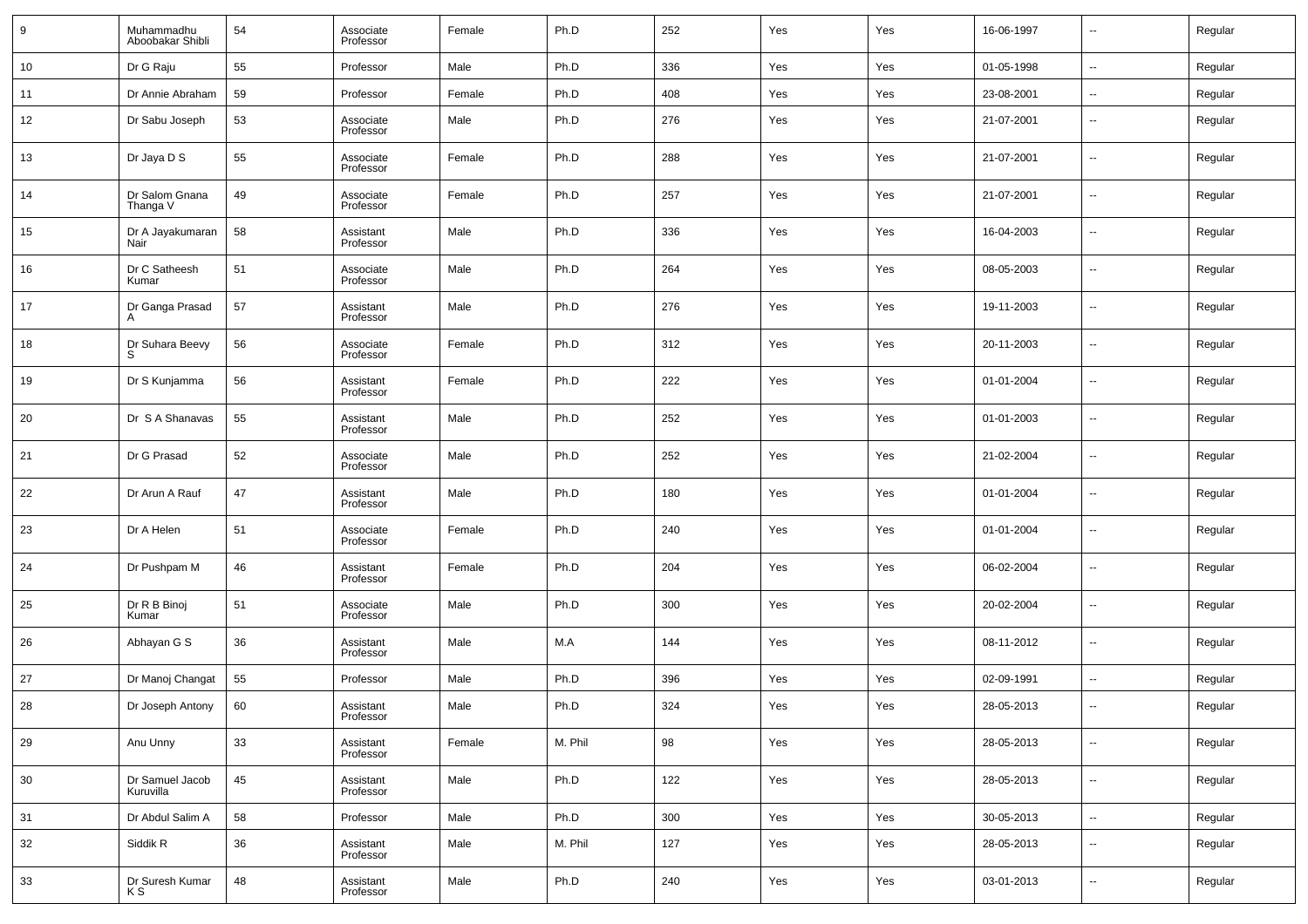| 34 | Dr Rose Mary<br>George         | 37 | Assistant<br>Professor | Female | Ph.D       | 144 | Yes | Yes | 01-06-2013 | $\sim$                   | Regular |
|----|--------------------------------|----|------------------------|--------|------------|-----|-----|-----|------------|--------------------------|---------|
| 35 | Dr Theresa Susan               | 60 | Associate<br>Professor | Female | Ph.D       | 420 | Yes | Yes | 23-02-1989 | $\sim$                   | Regular |
| 36 | Philomina Simon                | 35 | Assistant<br>Professor | Female | M.Tech     | 132 | Yes | Yes | 06-09-2010 | $\sim$                   | Regular |
| 37 | Dr Bushra<br>Beegom R K        | 40 | Assistant<br>Professor | Female | Ph.D       | 144 | Yes | Yes | 29-11-2010 | $\sim$                   | Regular |
| 38 | Dr Ashalatha S<br>Nair         | 60 | Professor              | Female | Ph.D       | 384 | Yes | Yes | 23-02-1987 | $\sim$                   | Regular |
| 39 | Dr T S Anirudhan               | 60 | Professor              | Male   | Ph.D       | 372 | Yes | Yes | 16-11-1987 | $\sim$                   | Regular |
| 40 | Dr Gopchandran K<br>G          | 55 | Associate<br>Professor | Male   | Ph.D       | 180 | Yes | Yes | 15-01-1988 | --                       | Regular |
| 41 | Dr Resia Beegom<br>S           | 54 | Professor              | Female | Ph.D       | 360 | Yes | Yes | 25-11-1988 | $\overline{\phantom{a}}$ | Regular |
| 42 | Dr A K Ampotti                 | 58 | Assistant<br>Professor | Male   | Ph.D       | 348 | Yes | Yes | 26-12-1998 | --                       | Regular |
| 43 | $Dr$ $P$ $P$<br>Ajayakumar     | 56 | Associate<br>Professor | Male   | Ph.D       | 432 | Yes | Yes | 27-09-1989 | --                       | Regular |
| 44 | Dr P<br>Mohanachandran<br>Nair | 58 | Professor              | Male   | Ph.D       | 348 | Yes | Yes | 29-06-1996 | --                       | Regular |
| 45 | Dr Sobha B Nair                | 60 | Associate<br>Professor | Female | Ph.D       | 336 | Yes | Yes | 15-09-1990 | $\overline{\phantom{a}}$ | Regular |
| 46 | Dr V Sathish                   | 56 | Associate<br>Professor | Male   | Ph.D       | 324 | Yes | Yes | 08-02-1995 | $\sim$                   | Regular |
| 47 | Dr Achuthsankar S<br>Nair      | 56 | Professor              | Male   | Ph.D       | 384 | Yes | Yes | 02-03-1995 | $\sim$                   | Regular |
| 48 | Dr Beena Issac                 | 59 | Associate<br>Professor | Female | Ph.D       | 271 | Yes | Yes | 29-06-1996 | $\overline{\phantom{a}}$ | Regular |
| 49 | Dr Prasad A K                  | 52 | Associate<br>Professor | Male   | Ph.D       | 324 | Yes | Yes | 30-01-1995 | $\sim$                   | Regular |
| 50 | Manju V N                      | 37 | Assistant<br>Professor | Female | M.Sc.      | 144 | Yes | Yes | 09-08-2012 | $\overline{\phantom{a}}$ | Regular |
| 51 | J Maggie                       | 51 | Assistant<br>Professor | Female | <b>NET</b> | 192 | Yes | Yes | 29-09-2012 | $\sim$                   | Regular |
| 52 | Dr S Prema                     | 44 | Assistant<br>Professor | Female | Ph.D       | 122 | Yes | Yes | 06-11-2012 | $\overline{\phantom{a}}$ | Regular |
| 53 | Dr S Nazeeb                    | 50 | Assistant<br>Professor | Male   | Ph.D       | 228 | Yes | Yes | 06-11-2012 | $\sim$                   | Regular |
| 54 | Dr Rajesh S V                  | 38 | Assistant<br>Professor | Male   | Ph.D       | 216 | Yes | Yes | 06-11-2012 | $\sim$                   | Regular |
| 55 | Dr Mushtaq<br>Ahammed K        | 41 | Assistant<br>Professor | Male   | Ph.D       | 144 | Yes | Yes | 10-01-2013 | $\sim$                   | Regular |
| 56 | Dr M A Siddeek                 | 38 | Assistant<br>Professor | Male   | Ph.D       | 150 | Yes | Yes | 12-11-2012 | $\overline{\phantom{a}}$ | Regular |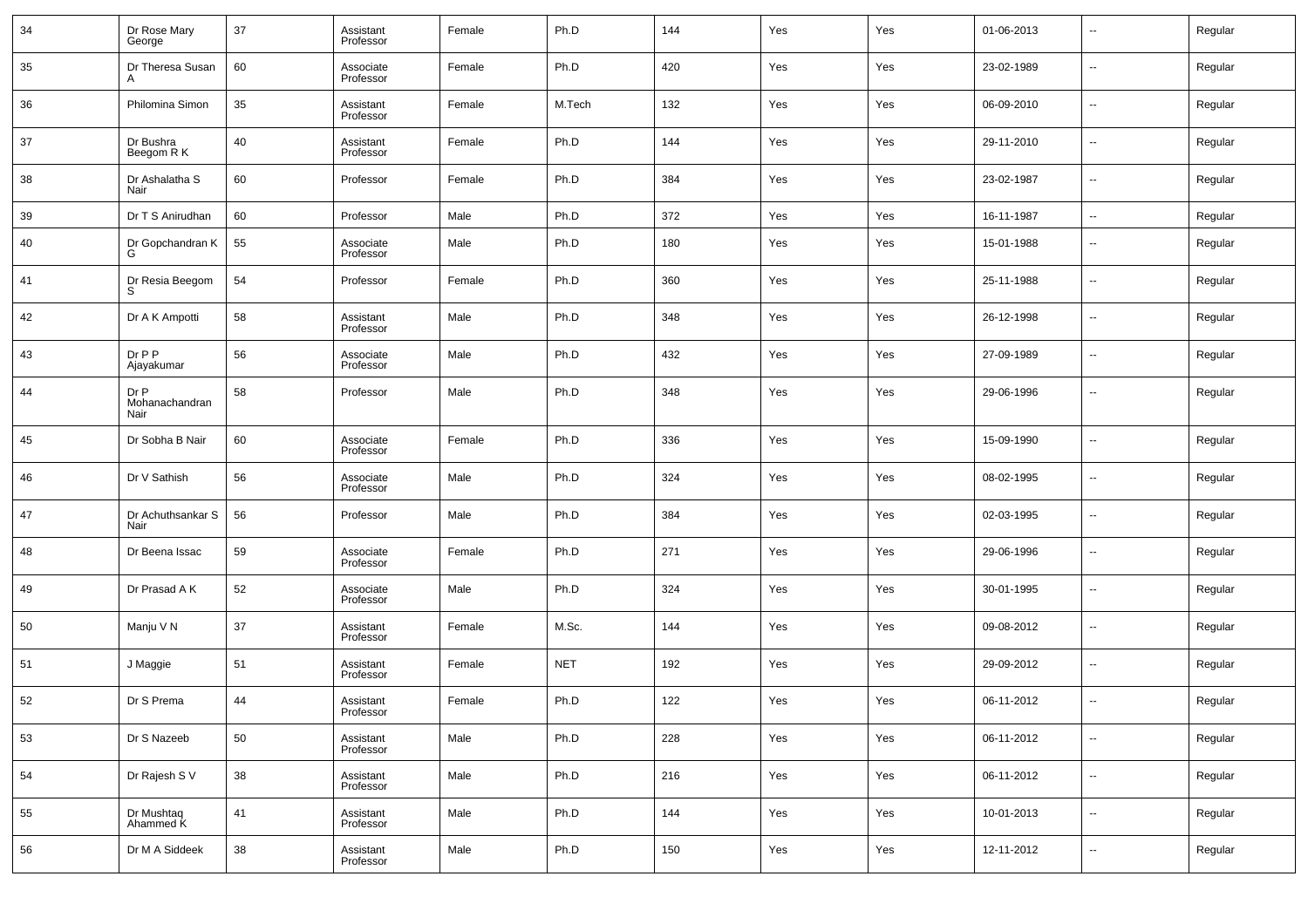| 57 | Dr Rejani R S           | 46 | Assistant<br>Professor | Female | Ph.D       | 90  | Yes | Yes | 07-11-2012 | $\sim$                   | Regular |
|----|-------------------------|----|------------------------|--------|------------|-----|-----|-----|------------|--------------------------|---------|
| 58 | Dr Sheeba M<br>Kurian   | 44 | Assistant<br>Professor | Female | Ph.D       | 180 | Yes | Yes | 08-11-2012 | --                       | Regular |
| 59 | Dr Sainaba M            | 45 | Assistant<br>Professor | Female | Ph.D       | 180 | Yes | Yes | 07-11-2012 | $\overline{\phantom{a}}$ | Regular |
| 60 | Dr Balu B               | 39 | Assistant<br>Professor | Male   | Ph.D       | 84  | Yes | Yes | 03-01-2013 | --                       | Regular |
| 61 | Dr Seema Jerome         | 46 | Assistant<br>Professor | Female | Ph.D       | 168 | Yes | Yes | 07-11-2012 | $\overline{\phantom{a}}$ | Regular |
| 62 | Dr B Mini Devi          | 51 | Assistant<br>Professor | Female | Ph.D       | 324 | Yes | Yes | 03-10-1996 | --                       | Regular |
| 63 | Dr K S<br>Chandrasekar  | 52 | Professor              | Male   | Ph.D       | 288 | Yes | Yes | 30-10-2002 | $\overline{\phantom{a}}$ | Regular |
| 64 | Dr Sajad Ibrahim<br>K M | 52 | Associate<br>Professor | Male   | Ph.D       | 266 | Yes | Yes | 07-09-2005 | --                       | Regular |
| 65 | Dr B V Sasikumar        | 60 | Associate<br>Professor | Male   | Ph.D       | 420 | Yes | Yes | 07-04-2011 | ш,                       | Regular |
| 66 | Dr Aji S                | 42 | Assistant<br>Professor | Male   | Ph.D       | 204 | Yes | Yes | 01-01-2002 | --                       | Regular |
| 67 | Dr G Padma Rao          | 60 | Professor              | Male   | Ph.D       | 372 | Yes | Yes | 07-04-2011 | $\overline{\phantom{a}}$ | Regular |
| 68 | Dr Bindu P              | 52 | Assistant<br>Professor | Female | Ph.D       | 228 | Yes | Yes | 01-06-2007 | --                       | Regular |
| 69 | Preethi K               | 42 | Assistant<br>Professor | Female | <b>NET</b> | 114 | Yes | Yes | 16-02-2011 | $\sim$                   | Regular |
| 70 | Dr G S Jayasree         | 60 | Reader                 | Female | Ph.D       | 424 | Yes | Yes | 29-07-1991 | $\sim$                   | Regular |
| 71 | Dr S Ajitha             | 43 | Assistant<br>Professor | Female | Ph.D       | 180 | Yes | Yes | 01-01-2012 | --                       | Regular |
| 72 | Dr K Satheesh<br>Kumar  | 55 | Assistant<br>Professor | Male   | Ph.D       | 276 | Yes | Yes | 24-08-2011 | --                       | Regular |
| 73 | Jeeja Kumari V K        | 49 | Assistant<br>Professor | Female | <b>NET</b> | 264 | Yes | Yes | 29-06-1996 | --                       | Regular |
| 74 | Dr Lal C A              | 52 | Assistant<br>Professor | Male   | Ph.D       | 348 | Yes | Yes | 06-08-2012 | --                       | Regular |
| 75 | Dr Jayasree E G         | 43 | Lecturer               | Female | Ph.D       | 156 | Yes | Yes | 05-09-2012 | --                       | Regular |
| 76 | Vishnu Narayanan        | 31 | Assistant<br>Professor | Male   | M.A        | 86  | Yes | Yes | 16-08-2012 | --                       | Regular |
| 77 | Dr Ani Deepthi          | 39 | Lecturer               | Female | Ph.D       | 144 | Yes | Yes | 06-09-2012 | $\overline{\phantom{a}}$ | Regular |
| 78 | Dr K S Sajin<br>Kumar   | 43 | Assistant<br>Professor | Male   | Ph.D       | 180 | Yes | Yes | 01-10-2012 | $\sim$                   | Regular |
| 79 | Dr M S Harikumar        | 48 | Assistant<br>Professor | Male   | Ph.D       | 270 | Yes | Yes | 28-09-2012 | $\sim$                   | Regular |
| 80 | Dr Sudheer S K          | 52 | Assistant<br>Professor | Male   | Ph.D       | 240 | Yes | Yes | 19-03-2012 | $\overline{\phantom{a}}$ | Regular |
| 81 | Dr Suja Kurup P L       | 49 | Assistant<br>Professor | Female | Ph.D       | 288 | Yes | Yes | 06-08-2012 | $\sim$                   | Regular |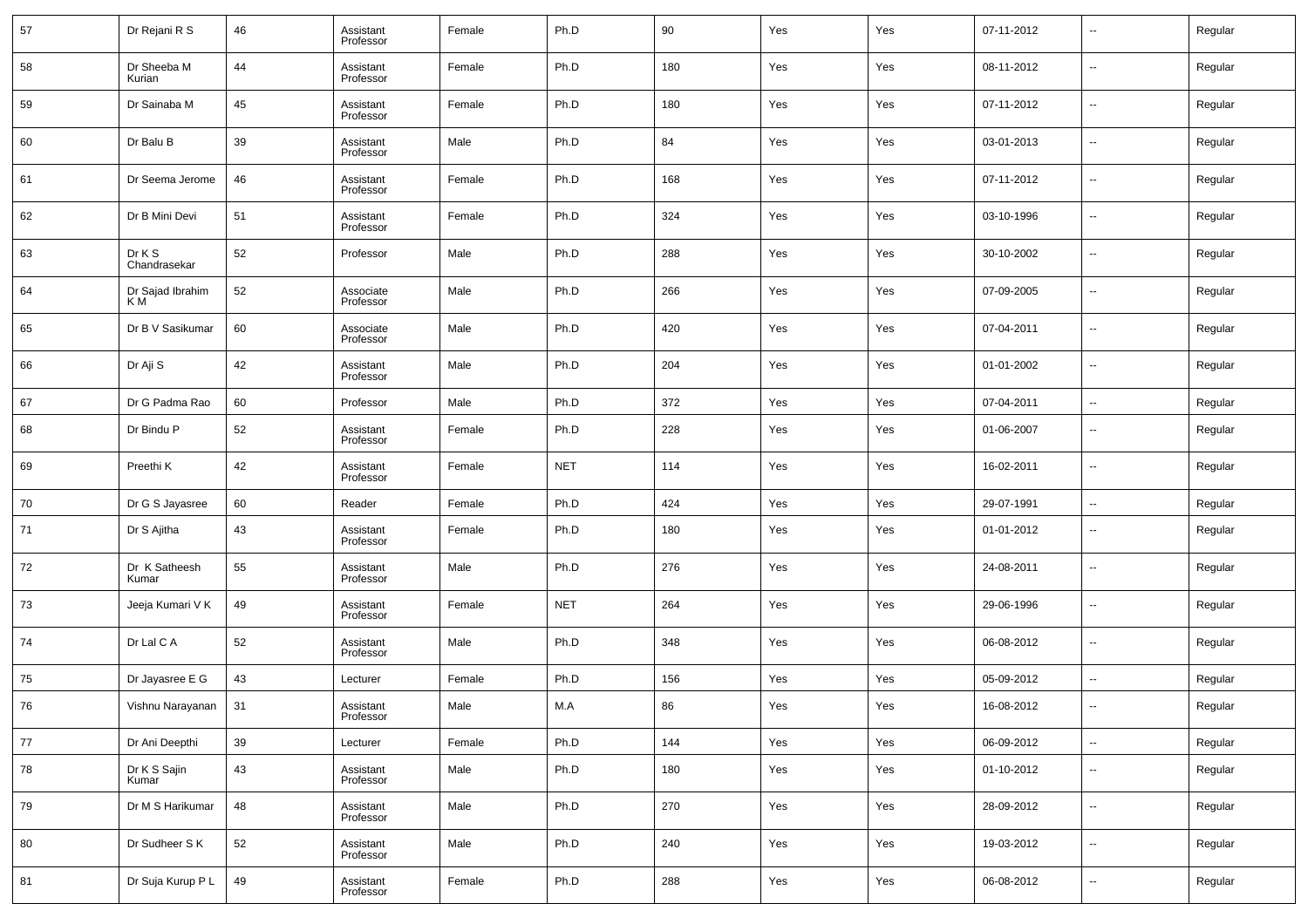| 82  | Dr C Ganesh                 | 59 | Professor              | Male   | Ph.D    | 432 | Yes | Yes | 06-01-1988 | $\overline{\phantom{a}}$ | Regular |
|-----|-----------------------------|----|------------------------|--------|---------|-----|-----|-----|------------|--------------------------|---------|
| 83  | Dr B S Jamuna               | 59 | Reader                 | Female | Ph.D    | 364 | Yes | Yes | 31-01-2008 | $\overline{\phantom{a}}$ | Regular |
| 84  | Dr V Asha                   | 58 | Professor              | Female | Ph.D    | 276 | Yes | Yes | 21-01-1995 | $\overline{\phantom{a}}$ | Regular |
| 85  | Dr Shaji A                  | 50 | Assistant<br>Professor | Male   | Ph.D    | 252 | Yes | Yes | 01-01-2015 | $\overline{\phantom{a}}$ | Regular |
| 86  | Dr Johnson R                | 52 | Assistant<br>Professor | Male   | Ph.D    | 180 | Yes | Yes | 24-03-2009 | $\overline{\phantom{a}}$ | Regular |
| 87  | Dr Suchith C S              | 47 | Assistant<br>Professor | Male   | Ph.D    | 239 | Yes | Yes | 10-04-2010 | $\overline{\phantom{a}}$ | Regular |
| 88  | Dr S<br>Sankararaman        | 48 | Assistant<br>Professor | Male   | Ph.D    | 288 | Yes | Yes | 01-06-2016 | $\overline{\phantom{a}}$ | Regular |
| 89  | Dr Ambeeshmon<br>S          | 42 | Assistant<br>Professor | Male   | Ph.D    | 228 | Yes | Yes | 02-06-2016 | $\overline{\phantom{a}}$ | Regular |
| 90  | Dr Darwin L                 | 41 | Assistant<br>Professor | Male   | Ph.D    | 156 | Yes | Yes | 06-11-2012 | $\overline{\phantom{a}}$ | Regular |
| 91  | Dr Geetha Janet<br>Vitus    | 56 | Assistant<br>Professor | Female | Ph.D    | 211 | Yes | Yes | 29-06-2007 | $\overline{\phantom{a}}$ | Regular |
| 92  | Dr Josukutty C A            | 52 | Assistant<br>Professor | Male   | Ph.D    | 252 | Yes | Yes | 26-03-2010 | $\overline{\phantom{a}}$ | Regular |
| 93  | Dr Suresh R                 | 58 | Assistant<br>Professor | Male   | Ph.D    | 348 | Yes | Yes | 28-05-2013 | $\overline{\phantom{a}}$ | Regular |
| 94  | Dr R<br>Vasanthagopal       | 50 | Assistant<br>Professor | Male   | Ph.D    | 276 | Yes | Yes | 03-01-2013 | $\overline{\phantom{a}}$ | Regular |
| 95  | Dr Shaji Varkey             | 57 | Associate<br>Professor | Male   | Ph.D    | 300 | Yes | Yes | 26-03-1997 | $\overline{\phantom{a}}$ | Regular |
| 96  | Dr Rajesh<br>Reghunath      | 49 | Assistant<br>Professor | Male   | Ph.D    | 179 | Yes | Yes | 20-02-2004 | $\overline{\phantom{a}}$ | Regular |
| 97  | Asharaf A                   | 49 | Assistant<br>Professor | Male   | M. Phil | 216 | Yes | Yes | 13-05-2005 | $\overline{\phantom{a}}$ | Regular |
| 98  | Dr M C Subhash<br>Peter     | 58 | Professor              | Male   | Ph.D    | 408 | Yes | Yes | 21-02-2004 | $\overline{\phantom{a}}$ | Regular |
| 99  | Dr P Jeyakrishnan           | 52 | Lecturer               | Male   | Ph.D    | 300 | Yes | Yes | 28-10-2005 | $\overline{\phantom{a}}$ | Regular |
| 100 | Dr Bindu R Nair             | 49 | Assistant<br>Professor | Female | Ph.D    | 312 | Yes | Yes | 07-09-2005 | $\overline{\phantom{a}}$ | Regular |
| 101 | Dr E A Siril                | 49 | Assistant<br>Professor | Male   | Ph.D    | 252 | Yes | Yes | 09-09-2005 | $\overline{\phantom{a}}$ | Regular |
| 102 | Dr Bismi<br>Gopalakrishnan  | 45 | Assistant<br>Professor | Female | Ph.D    | 276 | Yes | Yes | 09-09-2005 | $\overline{\phantom{a}}$ | Regular |
| 103 | Dr Sindhu<br>Thulaseedharan | 48 | Assistant<br>Professor | Female | Ph.D    | 219 | Yes | Yes | 07-09-2005 | $\overline{\phantom{a}}$ | Regular |
| 104 | Dr C R Prasad               | 53 | Professor              | Male   | Ph.D    | 276 | Yes | Yes | 28-05-2007 | $\overline{\phantom{a}}$ | Regular |
| 105 | Dr Jasseer J                | 54 | Assistant<br>Professor | Male   | Ph.D    | 312 | Yes | Yes | 29-05-2007 | ۰.                       | Regular |
| 106 | Dr Ramesh Kumar<br>P        | 55 | Assistant<br>Professor | Male   | Ph.D    | 216 | Yes | Yes | 30-05-2007 | $\overline{\phantom{a}}$ | Regular |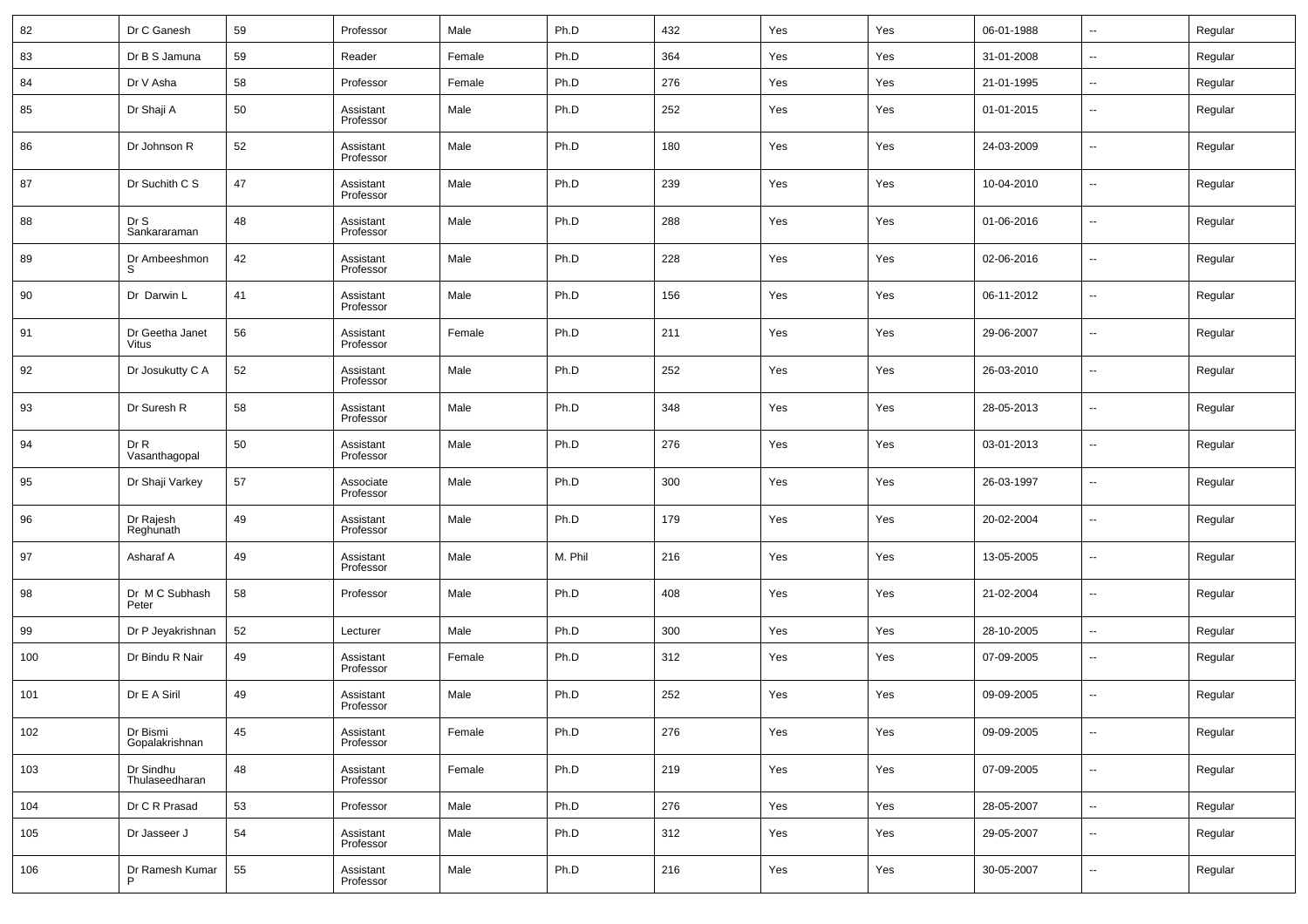| 107 | Dr Pramod Kiran<br>R B          | 45 | Assistant<br>Professor | Male   | Ph.D       | 180 | Yes | Yes | 29-06-2007 | $\overline{\phantom{a}}$ | Regular |
|-----|---------------------------------|----|------------------------|--------|------------|-----|-----|-----|------------|--------------------------|---------|
| 108 | Dr V Biju                       | 45 | Assistant<br>Professor | Male   | Ph.D       | 204 | Yes | Yes | 04-06-2007 | $\overline{\phantom{a}}$ | Regular |
| 109 | Dr Asha J V                     | 53 | Assistant<br>Professor | Female | Ph.D       | 312 | Yes | Yes | 29-06-2007 | $\overline{\phantom{a}}$ | Regular |
| 110 | Dr Bindu D                      | 50 | Assistant<br>Professor | Female | Ph.D       | 132 | Yes | Yes | 29-06-2007 | $\overline{\phantom{a}}$ | Regular |
| 111 | Dr Bindu R L                    | 50 | Associate<br>Professor | Female | Ph.D       | 300 | Yes | Yes | 29-06-2007 | $\overline{\phantom{a}}$ | Regular |
| 112 | Dr I N Jawahar                  | 46 | Assistant<br>Professor | Male   | Ph.D       | 216 | Yes | Yes | 29-05-2007 | $\overline{\phantom{a}}$ | Regular |
| 113 | Dr Mini S                       | 49 | Associate<br>Professor | Female | Ph.D       | 228 | Yes | Yes | 06-11-2007 | $\sim$                   | Regular |
| 114 | Dr Sony George                  | 43 | Assistant<br>Professor | Male   | Ph.D       | 168 | Yes | Yes | 01-01-2008 | $\overline{\phantom{a}}$ | Regular |
| 115 | Dr Manoj Chacko                 | 42 | Assistant<br>Professor | Male   | Ph.D       | 144 | Yes | Yes | 29-10-2007 | $\overline{\phantom{a}}$ | Regular |
| 116 | Dr E I Abdul<br>Sathar          | 45 | Assistant<br>Professor | Male   | Ph.D       | 156 | Yes | Yes | 13-11-2007 | $\overline{\phantom{a}}$ | Regular |
| 117 | Dr Meena T Pillai               | 51 | Reader                 | Female | Ph.D       | 240 | Yes | Yes | 31-01-2008 | $\overline{\phantom{a}}$ | Regular |
| 118 | Dr B Hariharan                  | 52 | Reader                 | Male   | Ph.D       | 276 | Yes | Yes | 01-02-2008 | $\overline{\phantom{a}}$ | Regular |
| 119 | Dr Manju S Nair                 | 46 | Associate<br>Professor | Female | Ph.D       | 276 | Yes | Yes | 30-01-2008 | $\sim$                   | Regular |
| 120 | Dr S R Sheeja                   | 46 | Assistant<br>Professor | Female | Ph.D       | 156 | Yes | Yes | 31-01-2008 | $\sim$                   | Regular |
| 121 | Dr Rajalakshmi R                | 52 | Assistant<br>Professor | Female | Ph.D       | 240 | Yes | Yes | 13-11-2007 | $\sim$                   | Regular |
| 122 | Thalami B                       | 45 | Lecturer               | Female | <b>NET</b> | 174 | Yes | Yes | 18-07-2008 | $\sim$                   | Regular |
| 123 | Dr E Shaji                      | 50 | Assistant<br>Professor | Male   | Ph.D       | 252 | Yes | Yes | 14-11-2008 | --                       | Regular |
| 124 | Dr S N Kumar                    | 59 | Associate<br>Professor | Male   | Ph.D       | 432 | Yes | Yes | 01-11-2008 | --                       | Regular |
| 125 | Dr D Muhammad<br>Noorul Mubarak | 50 | Assistant<br>Professor | Male   | Ph.D       | 204 | Yes | Yes | 01-01-2002 | --                       | Regular |
| 126 | Dr Deepak K R                   | 41 | Assistant<br>Professor | Male   | Ph.D       | 132 | Yes | Yes | 28-05-2013 | $\overline{\phantom{a}}$ | Regular |
| 127 | Dr Rajan T K                    | 43 | Assistant<br>Professor | Male   | Ph.D       | 124 | Yes | Yes | 28-05-2013 | $\sim$                   | Regular |
| 128 | Dr Christabell P J              | 43 | Assistant<br>Professor | Female | Ph.D       | 192 | Yes | Yes | 31-07-2013 | $\sim$                   | Regular |
| 129 | Thara<br>Prabhakaran            | 38 | Assistant<br>Professor | Female | M.Tech     | 66  | Yes | Yes | 29-07-2013 | $\sim$                   | Regular |
| 130 | Dr Anitha V                     | 46 | Assistant<br>Professor | Female | Ph.D       | 216 | Yes | Yes | 20-05-2013 | $\overline{\phantom{a}}$ | Regular |
| 131 | Dr Saja K                       | 43 | Lecturer               | Female | Ph.D       | 156 | Yes | Yes | 22-06-2012 | $\overline{\phantom{a}}$ | Regular |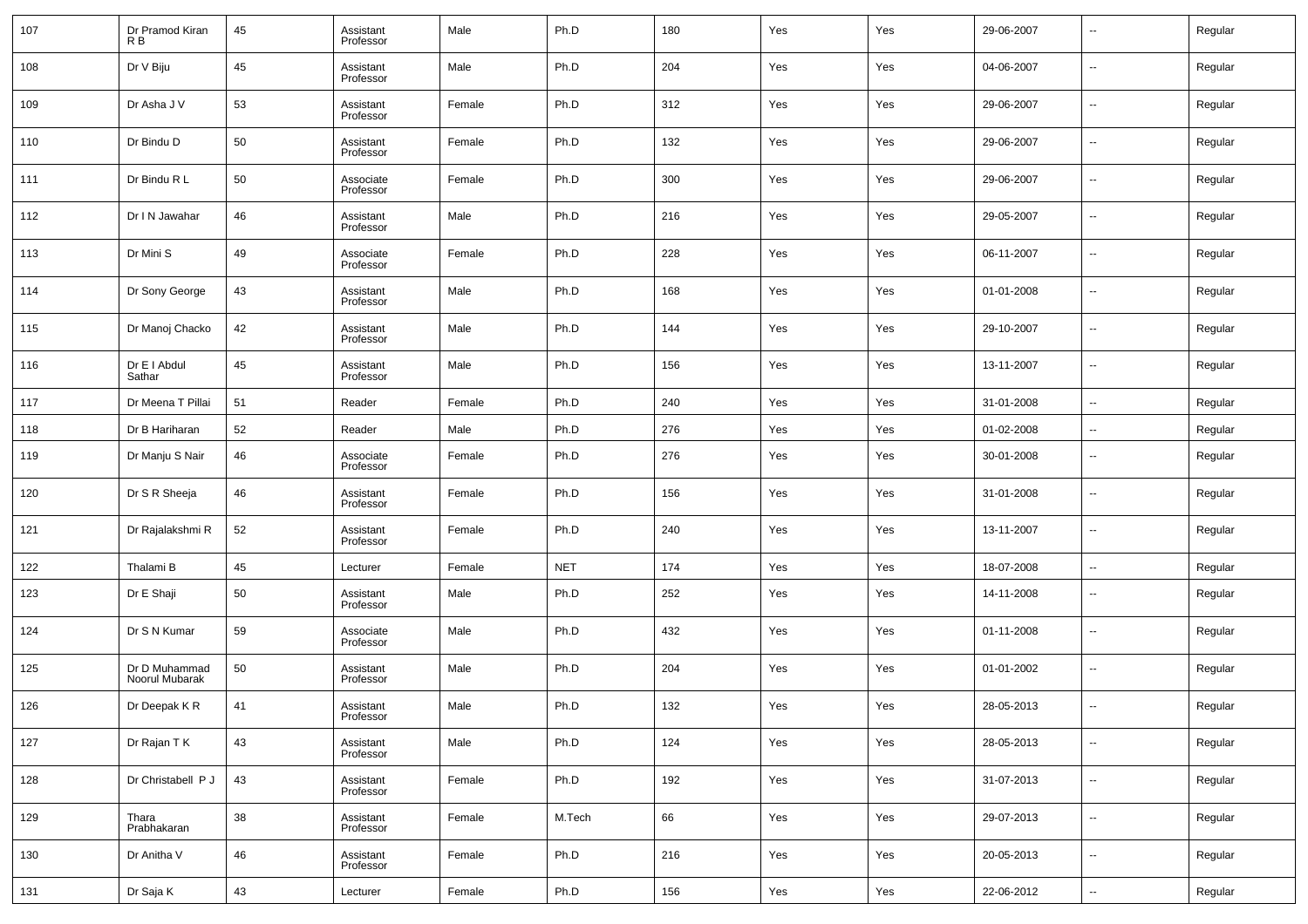| 132 | Dr Hepsy Rose<br>Mary   | 42 | Assistant<br>Professor                              | Female | Ph.D    | 108 | Yes | Yes | 25-08-2012 | $\sim$                   | Regular |
|-----|-------------------------|----|-----------------------------------------------------|--------|---------|-----|-----|-----|------------|--------------------------|---------|
| 133 | Dr P G Biju             | 43 | Assistant<br>Professor                              | Male   | Ph.D    | 78  | Yes | Yes | 21-06-2012 | $\sim$                   | Regular |
| 134 | Dr M S Jayakumar        | 47 | Assistant<br>Professor                              | Male   | Ph.D    | 144 | Yes | Yes | 05-10-2012 | $\sim$                   | Regular |
| 135 | Dr Sreejith P           | 41 | Assistant<br>Professor                              | Male   | Ph.D    | 137 | Yes | Yes | 21-06-2012 | $\sim$                   | Regular |
| 136 | Dr C N<br>Vijayakumari  | 47 | Assistant<br>Professor                              | Female | Ph.D    | 204 | Yes | Yes | 07-11-2012 | $\sim$                   | Regular |
| 137 | Dr Anil Chandran        | 46 | Assistant<br>Professor                              | Male   | Ph.D    | 156 | Yes | Yes | 01-07-2013 | $\sim$                   | Regular |
| 138 | Dr Indu K V             | 41 | Assistant<br>Professor                              | Female | Ph.D    | 156 | Yes | Yes | 06-06-2013 | $\sim$                   | Regular |
| 139 | Dr Suja S               | 46 | Assistant<br>Professor                              | Female | Ph.D    | 180 | Yes | Yes | 01-01-2014 | $\overline{\phantom{a}}$ | Regular |
| 140 | Dr Thajudeen A S        | 40 | Assistant<br>Professor                              | Male   | Ph.D    | 106 | Yes | Yes | 01-01-2014 | $\sim$                   | Regular |
| 141 | Dr S Shifa              | 52 | Associate<br>Professor                              | Female | Ph.D    | 264 | Yes | Yes | 01-01-2014 | $\overline{\phantom{a}}$ | Regular |
| 142 | Dr A Bijukumar          | 51 | Assistant<br>Professor                              | Male   | Ph.D    | 288 | Yes | Yes | 30-06-2007 | $\sim$                   | Regular |
| 143 | Dr Subodh G             | 39 | Assistant<br>Professor                              | Male   | Ph.D    | 120 | Yes | Yes | 15-02-2014 | $\overline{\phantom{a}}$ | Regular |
| 144 | Dr Sibi K S             | 35 | Assistant<br>Professor                              | Male   | Ph.D    | 102 | Yes | Yes | 18-02-2014 | $\overline{\phantom{a}}$ | Regular |
| 145 | Dr Krishnakumar<br>R S  | 47 | Assistant<br>Professor                              | Male   | Ph.D    | 96  | Yes | Yes | 26-05-2014 | $\overline{\phantom{a}}$ | Regular |
| 146 | Dr P Jinimon            | 43 | Assistant<br>Professor                              | Male   | Ph.D    | 96  | Yes | Yes | 21-05-2014 | $\sim$                   | Regular |
| 147 | Sajna A                 | 34 | Assistant<br>Professor                              | Female | M. Phil | 96  | Yes | Yes | 20-05-2014 | $\sim$                   | Regular |
| 148 | Dr Madhu S Nair         | 40 | Assistant<br>Professor                              | Male   | Ph.D    | 180 | Yes | Yes | 06-09-2010 | $\overline{\phantom{a}}$ | Regular |
| 149 | Noushad V               | 33 | Assistant<br>Professor                              | Male   | M. Phil | 60  | Yes | Yes | 01-01-2014 | $\sim$                   | Regular |
| 150 | Dr K S Zeenath          | 59 | Associate<br>Professor                              | Female | Ph.D    | 420 | Yes | Yes | 24-03-1998 | $\overline{\phantom{a}}$ | Regular |
| 151 | Dr Suneesh C V          | 39 | Lecturer                                            | Male   | Ph.D    | 96  | Yes | Yes | 17-09-2012 | $\overline{\phantom{a}}$ | Regular |
| 152 | Dr Jayachandran<br>R.   | 48 | Associate<br>Professor                              | Male   | Ph.D    | 276 | Yes | Yes | 05-06-2013 | $\sim$                   | Regular |
| 153 | Dr A M<br>Unnikrishnan  | 55 | Lecturer                                            | Male   | Ph.D    | 372 | Yes | Yes | 28-01-2011 | $\overline{\phantom{a}}$ | Regular |
| 154 | Dr Vinod Chandra<br>S S | 45 | Dean / Principal /<br>Director / Vice<br>Chancellor | Male   | Ph.D    | 265 | Yes | Yes | 09-05-2011 | $\sim$                   | Regular |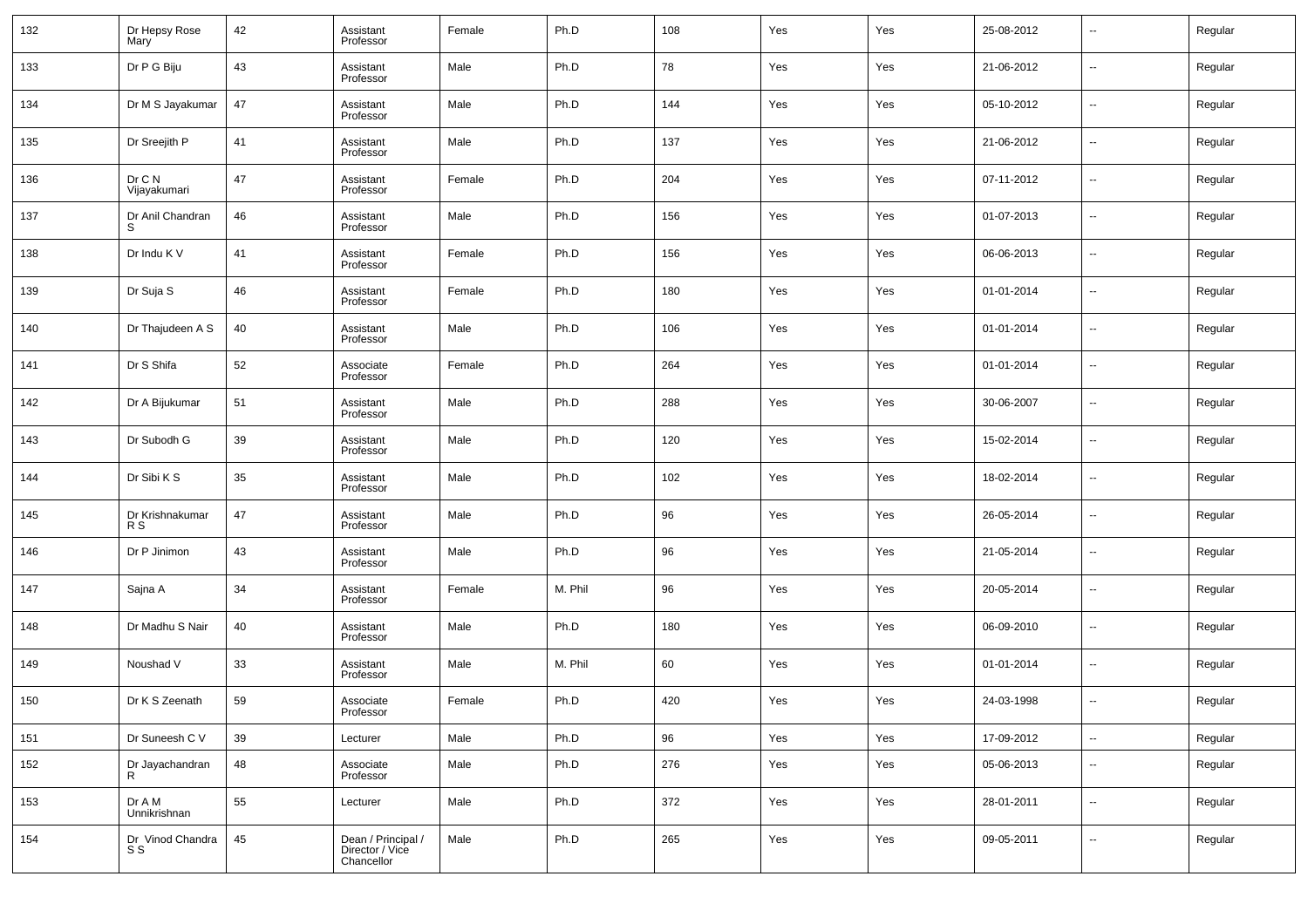| 155 | <b>BENNO PEREIRA</b><br>F G                | 48 | Assistant<br>Professor | Male   | Ph.D                                             | 285 | Yes | Yes | 09-07-2016 | $\overline{\phantom{a}}$ | Regular                |
|-----|--------------------------------------------|----|------------------------|--------|--------------------------------------------------|-----|-----|-----|------------|--------------------------|------------------------|
| 156 | Dr SWAPNA T S                              | 47 | Associate<br>Professor | Female | Ph.D                                             | 276 | Yes | Yes | 08-09-2016 | $\sim$                   | Regular                |
| 157 | Anilkumar Y                                | 44 | Assistant<br>Professor | Male   | Ph.D                                             | 115 | Yes | Yes | 23-11-2016 | $\overline{\phantom{a}}$ | Regular                |
| 158 | Dr BINU G<br><b>BHEEMNATH</b>              | 43 | Assistant<br>Professor | Male   | Ph.D                                             | 144 | Yes | Yes | 02-02-2017 | $\overline{\phantom{a}}$ | Regular                |
| 159 | Dr KAMARUDEEN<br>KUNJU M                   | 51 | Assistant<br>Professor | Male   | Ph.D                                             | 228 | Yes | Yes | 30-11-2016 | $\overline{\phantom{a}}$ | Regular                |
| 160 | Dr PERCILA A                               | 47 | Assistant<br>Professor | Female | Ph.D                                             | 94  | Yes | Yes | 27-01-2017 | $\overline{\phantom{a}}$ | Regular                |
| 161 | Dr SAMEER<br><b>BABU M</b>                 | 38 | Assistant<br>Professor | Male   | Ph.D                                             | 76  | Yes | Yes | 22-03-2017 | ш,                       | Regular                |
| 162 | <b>KURIAN</b><br><b>MATHEW</b><br>ABRAHAM  | 46 | Assistant<br>Professor | Male   | Ph.D                                             | 139 | Yes | Yes | 01-03-2017 | $\overline{\phantom{a}}$ | Regular                |
| 163 | SINDHYA V                                  | 52 | Assistant<br>Professor | Female | Ph.D                                             | 276 | Yes | Yes | 18-02-2017 | --                       | Regular                |
| 164 | Dr DIVYA C<br>SENAN                        | 41 | Assistant<br>Professor | Female | Ph.D                                             | 192 | Yes | Yes | 18-02-2017 | --                       | Regular                |
| 165 | <b>MITHUN S</b>                            | 36 | Assistant<br>Professor | Male   | Ph.D                                             | 47  | Yes | Yes | 20-03-2017 | --                       | Regular                |
| 166 | <b>SURESH K S</b>                          | 40 | Assistant<br>Professor | Male   | MCJ: Masters of<br>Communication &<br>Journalism | 31  | Yes | Yes | 31-03-2017 | --                       | Regular                |
| 167 | Dr LAKSHMI<br><b>SUKUMAR</b>               | 36 | Assistant<br>Professor | Female | Ph.D                                             | 140 | Yes | Yes | 25-03-2017 | --                       | Regular                |
| 168 | DR TISSY<br><b>MARIAM</b><br><b>THOMAS</b> | 40 | Assistant<br>Professor | Female | Ph.D                                             | 83  | Yes | Yes | 24-03-2017 | $\overline{a}$           | Regular                |
| 169 | Dr Shaji B                                 | 44 | Lecturer               | Male   | Ph.D                                             | 22  | Yes | Yes | 03-05-2012 | $\overline{\phantom{a}}$ | Adhoc /<br>Contractual |
| 170 | Krishna S S                                | 34 | Lecturer               | Female | M.Tech                                           | 22  | Yes | Yes | 12-05-2015 | $\overline{\phantom{a}}$ | Adhoc /<br>Contractual |
| 171 | Liji I H                                   | 34 | Lecturer               | Female | M.Tech                                           | 22  | Yes | Yes | 01-11-2016 | $\overline{\phantom{a}}$ | Adhoc /<br>Contractual |
| 172 | Aswathy A L                                | 37 | Lecturer               | Female | M.Tech                                           | 46  | Yes | Yes | 15-11-2016 | --                       | Adhoc /<br>Contractual |
| 173 | Rhythu N Raj                               | 30 | Lecturer               | Female | M.Sc.                                            | 34  | Yes | Yes | 22-09-2017 | $\overline{\phantom{a}}$ | Adhoc /<br>Contractual |
| 174 | Shyja Rafeek                               | 35 | Lecturer               | Female | <b>MCA</b>                                       | 22  | Yes | Yes | 13-07-2017 | $\sim$                   | Adhoc /<br>Contractual |
| 175 | Sunitha P                                  | 35 | Lecturer               | Female | M. Phil                                          | 34  | Yes | Yes | 08-06-2017 | $\overline{\phantom{a}}$ | Adhoc /<br>Contractual |
| 176 | Shanitha A                                 | 37 | Lecturer               | Female | M. Phil                                          | 30  | Yes | Yes | 08-06-2017 | $\sim$                   | Adhoc /<br>Contractual |
| 177 | Dr Bindhumol I                             | 37 | Lecturer               | Female | Ph.D                                             | 126 | Yes | Yes | 13-01-2017 | $\overline{\phantom{a}}$ | Adhoc /<br>Contractual |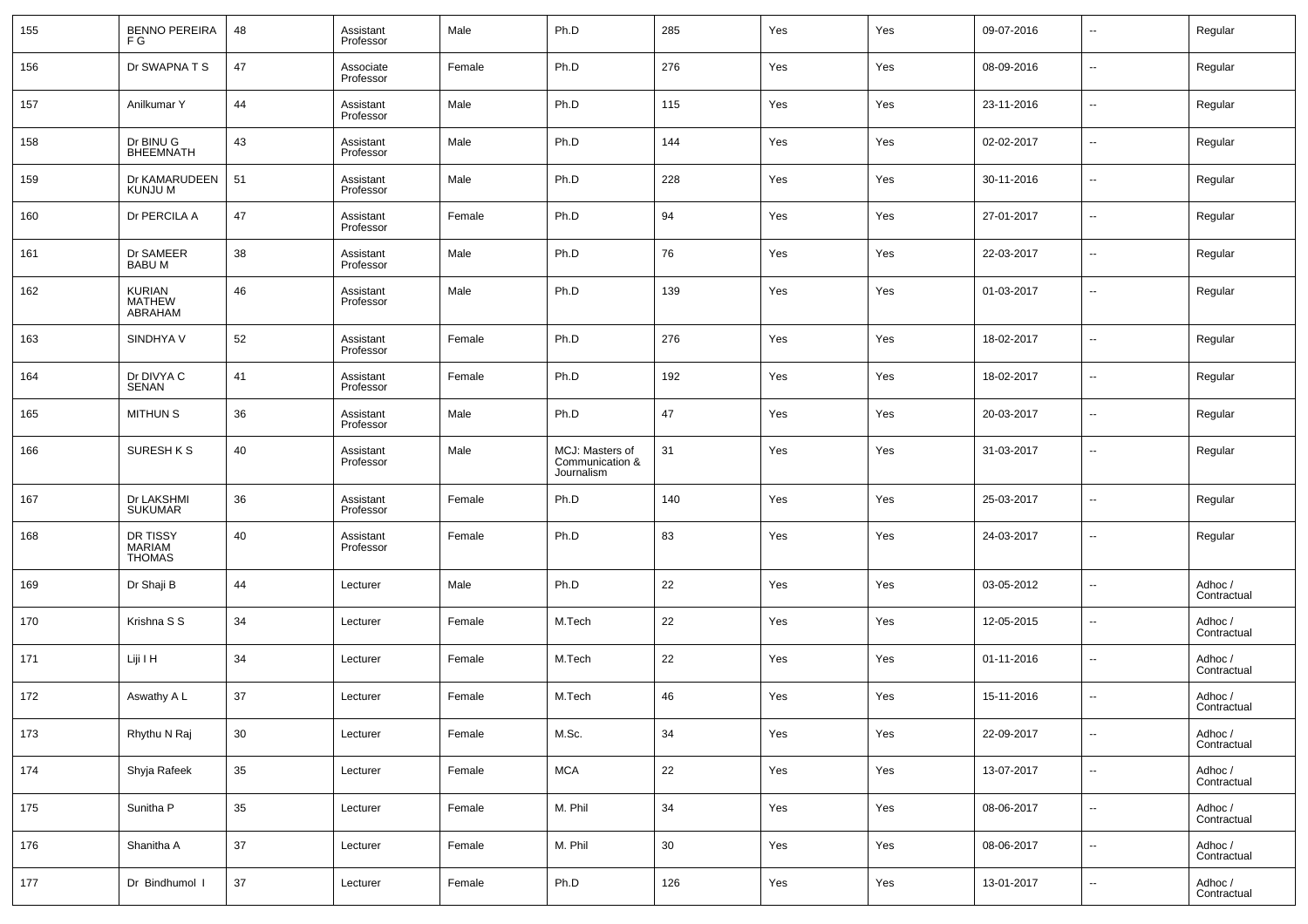| 178 | Dr Supriya R                       | 38 | Lecturer               | Female | Ph.D       | 121 | Yes | Yes | 04-01-2017 | $\overline{\phantom{a}}$ | Adhoc /<br>Contractual |
|-----|------------------------------------|----|------------------------|--------|------------|-----|-----|-----|------------|--------------------------|------------------------|
| 179 | Dr Veena O                         | 39 | Lecturer               | Female | Ph.D       | 130 | Yes | Yes | 02-04-2017 | $\sim$                   | Adhoc /<br>Contractual |
| 180 | Dr Soumya M S                      | 33 | Lecturer               | Female | Ph.D       | 22  | Yes | Yes | 15-06-2017 | $\overline{\phantom{a}}$ | Adhoc /<br>Contractual |
| 181 | Dr Sowmya<br>Soman                 | 38 | Lecturer               | Female | Ph.D       | 22  | Yes | Yes | 15-06-2017 | $\overline{\phantom{a}}$ | Adhoc /<br>Contractual |
| 182 | Dr Lakshmy J<br>Nair               | 37 | Lecturer               | Female | Ph.D       | 22  | Yes | Yes | 12-04-2017 | $\overline{\phantom{a}}$ | Adhoc /<br>Contractual |
| 183 | Dr VN<br>Sreekumar                 | 44 | Lecturer               | Male   | Ph.D       | 46  | Yes | Yes | 12-04-2017 | $\overline{\phantom{a}}$ | Adhoc /<br>Contractual |
| 184 | Daliya R<br>Chandran               | 32 | Lecturer               | Female | <b>MSW</b> | 40  | Yes | Yes | 16-03-2017 | $\overline{\phantom{a}}$ | Adhoc /<br>Contractual |
| 185 | $Dr$ $P B$<br><b>BALAMURALI</b>    | 43 | Lecturer               | Male   | Ph.D       | 51  | Yes | Yes | 29-11-2016 | $\overline{\phantom{a}}$ | Adhoc /<br>Contractual |
| 186 | Krishna Kumari J                   | 36 | Lecturer               | Female | M. Phil    | 34  | Yes | Yes | 21-11-2016 | $\overline{\phantom{a}}$ | Adhoc /<br>Contractual |
| 187 | Dr Suhail E                        | 45 | Lecturer               | Male   | Ph.D       | 58  | Yes | Yes | 16-08-2017 | $\overline{\phantom{a}}$ | Adhoc /<br>Contractual |
| 188 | Dr Mohamed Shafi<br>K P            | 35 | Lecturer               | Male   | Ph.D       | 58  | Yes | Yes | 20-12-2016 | $\overline{\phantom{a}}$ | Adhoc /<br>Contractual |
| 189 | Nadeera J                          | 40 | Lecturer               | Female | M.A        | 22  | Yes | Yes | 09-10-2017 | $\overline{\phantom{a}}$ | Adhoc /<br>Contractual |
| 190 | Navami S S                         | 30 | Lecturer               | Female | M. Phil    | 22  | Yes | Yes | 05-06-2017 | $\overline{\phantom{a}}$ | Adhoc /<br>Contractual |
| 191 | Veena J                            | 33 | Lecturer               | Female | M.A        | 22  | Yes | Yes | 09-08-2017 | $\sim$                   | Adhoc /<br>Contractual |
| 192 | Sneha O                            | 44 | Lecturer               | Female | M.A        | 22  | Yes | Yes | 21-11-2017 | $\overline{\phantom{a}}$ | Adhoc /<br>Contractual |
| 193 | Maya S                             | 45 | Lecturer               | Female | M.A        | 22  | Yes | Yes | 31-07-2017 | $\overline{\phantom{a}}$ | Adhoc /<br>Contractual |
| 194 | Dr Mohanakumar                     | 60 | Lecturer               | Male   | Ph.D       | 112 | Yes | Yes | 22-11-2016 | $\overline{\phantom{a}}$ | Adhoc /<br>Contractual |
| 195 | Renjeshlal S R                     | 34 | Lecturer               | Male   | M.A        | 22  | Yes | Yes | 17-10-2017 | $\overline{\phantom{a}}$ | Adhoc /<br>Contractual |
| 196 | Sheena V R                         | 37 | Lecturer               | Female | M.A        | 32  | Yes | Yes | 01-01-2018 | $\overline{\phantom{a}}$ | Adhoc /<br>Contractual |
| 197 | Biji C L                           | 36 | Lecturer               | Female | M.Sc.      | 22  | Yes | Yes | 15-11-2017 | $\overline{\phantom{a}}$ | Adhoc /<br>Contractual |
| 198 | Faizal                             | 32 | Lecturer               | Male   | M.Sc.      | 22  | Yes | Yes | 15-11-2017 | $\overline{\phantom{a}}$ | Adhoc /<br>Contractual |
| 199 | Arunkumar V S                      | 32 | Lecturer               | Male   | M.Sc.      | 22  | Yes | Yes | 15-11-2017 | $\overline{\phantom{a}}$ | Adhoc /<br>Contractual |
| 200 | Dr Antony<br>Palackal <sup>®</sup> | 55 | Associate<br>Professor | Male   | Ph.D       | 64  | Yes | Yes | 22-08-2014 | $\overline{\phantom{a}}$ | Regular                |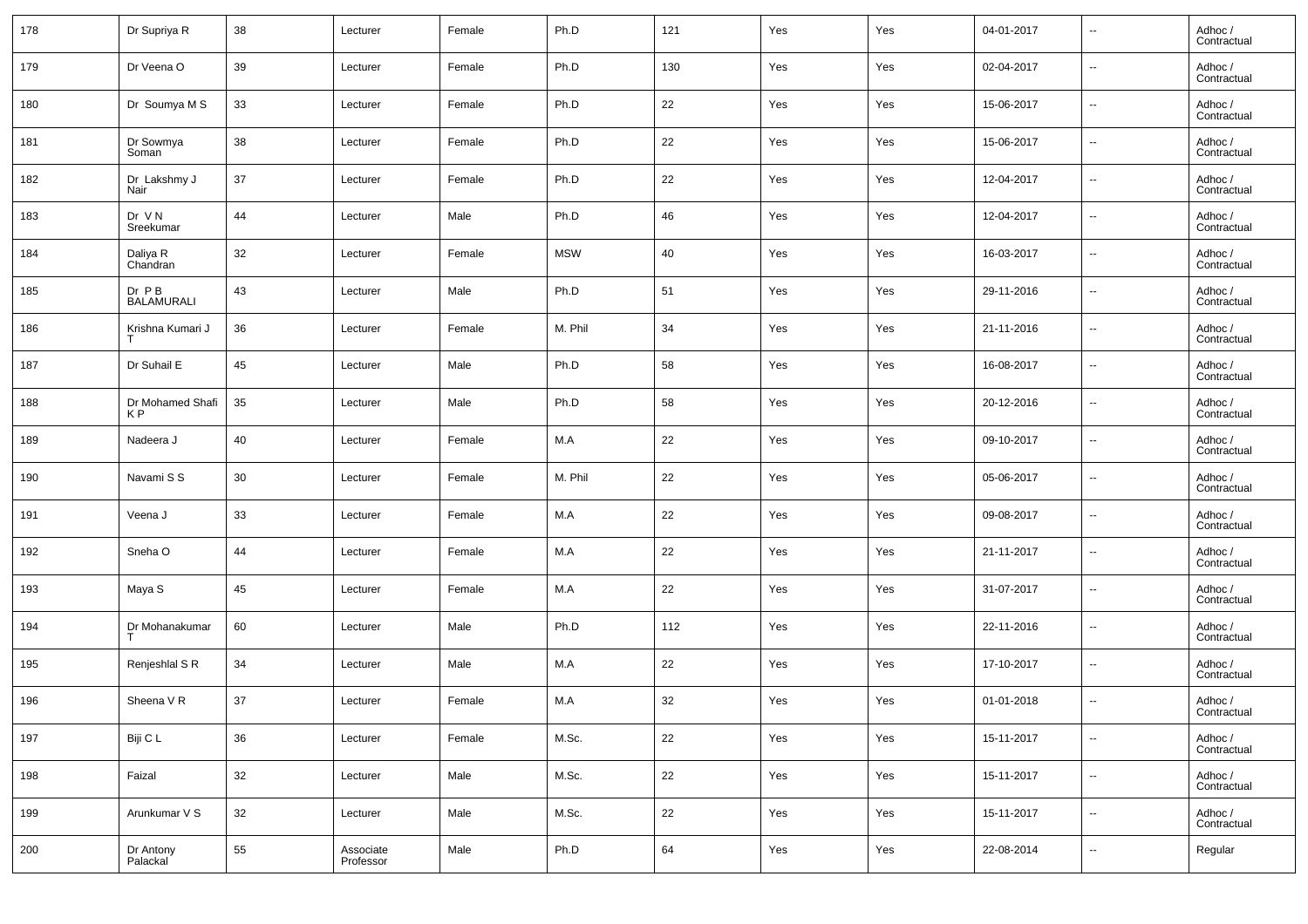| 201 | Dr Preeta Nayar           | 54 | Assistant<br>Professor | Female | Ph.D       | 26  | Yes | Yes | 26-10-2017 | $\overline{\phantom{a}}$     | Regular                |
|-----|---------------------------|----|------------------------|--------|------------|-----|-----|-----|------------|------------------------------|------------------------|
| 202 | Dr Vindhya R              | 39 | Lecturer               | Female | <b>NET</b> | 9   | Yes | Yes | 01-04-2019 | $\overline{\phantom{a}}$     | Adhoc /<br>Contractual |
| 203 | Dr Simi S V               | 37 | Lecturer               | Female | Ph.D       | 22  | Yes | Yes | 09-01-2016 | $\overline{\phantom{a}}$     | Adhoc /<br>Contractual |
| 204 | Retty R Nath              | 40 | Lecturer               | Female | <b>MBA</b> | 58  | Yes | Yes | 27-01-2017 | $\overline{\phantom{a}}$     | Adhoc /<br>Contractual |
| 205 | Dileepa S Hari            | 41 | Lecturer               | Female | <b>MBA</b> | 94  | Yes | Yes | 22-04-2016 | $\overline{\phantom{a}}$     | Adhoc /<br>Contractual |
| 206 | Sumi K V                  | 31 | Lecturer               | Female | M. Phil    | 22  | Yes | Yes | 17-10-2017 | $\overline{\phantom{a}}$     | Adhoc /<br>Contractual |
| 207 | Dr Priya R S              | 34 | Lecturer               | Female | Ph.D       | 22  | Yes | Yes | 01-12-2016 | $\overline{\phantom{a}}$     | Adhoc /<br>Contractual |
| 208 | Vineetha P                | 33 | Lecturer               | Female | M.Sc.      | 44  | Yes | Yes | 05-08-2017 | $\overline{\phantom{a}}$     | Adhoc /<br>Contractual |
| 209 | Rakhi<br>Ramachandran     | 28 | Lecturer               | Female | M. Phil    | 22  | Yes | Yes | 01-12-2016 | $\overline{\phantom{a}}$     | Adhoc /<br>Contractual |
| 210 | Anitha M J                | 29 | Lecturer               | Female | M.Tech     | 22  | Yes | Yes | 17-07-2017 | $\overline{\phantom{a}}$     | Adhoc /<br>Contractual |
| 211 | JAYASANKER G              | 37 | Lecturer               | Male   | M. Phil    | 22  | Yes | Yes | 27-02-2017 | $\overline{\phantom{a}}$     | Adhoc /<br>Contractual |
| 212 | ASWATHY G<br>KRISHNAN     | 31 | Lecturer               | Female | <b>LLM</b> | 22  | Yes | Yes | 17-11-2016 | $\overline{\phantom{a}}$     | Adhoc /<br>Contractual |
| 213 | Vinu Ashok                | 26 | Lecturer               | Male   | M.COM      | 10  | Yes | Yes | 15-11-2017 | $\overline{\phantom{a}}$     | Adhoc /<br>Contractual |
| 214 | Dr Muthulakshmi<br>S      | 38 | Lecturer               | Female | Ph.D       | 22  | Yes | Yes | 28-06-2017 | $\overline{\phantom{a}}$     | Adhoc /<br>Contractual |
| 215 | Divya Krishnan C          | 31 | Lecturer               | Female | M.Sc.      | 22  | Yes | Yes | 07-10-2017 | $\overline{\phantom{a}}$     | Adhoc /<br>Contractual |
| 216 | Dr Raja Varrier           | 52 | Lecturer               | Male   | Ph.D       | 240 | Yes | Yes | 10-08-2017 | $\overline{\phantom{a}}$     | Adhoc /<br>Contractual |
| 217 | Dr Rajashekaran L         | 37 | Lecturer               | Male   | Ph.D       | 49  | Yes | Yes | 05-01-2017 | $\overline{\phantom{a}}$     | Adhoc /<br>Contractual |
| 218 | Dr Parvathy R             | 33 | Lecturer               | Female | Ph.D       | 10  | Yes | Yes | 09-02-2017 | $\overline{\phantom{a}}$     | Adhoc /<br>Contractual |
| 219 | RAKHY R S                 | 32 | Lecturer               | Female | <b>LLM</b> | 22  | Yes | Yes | 03-07-2017 | --                           | Adhoc /<br>Contractual |
| 220 | S R Sarath kumar          | 41 | Lecturer               | Male   | M. Phil    | 22  | Yes | Yes | 15-11-2017 | $\overline{\phantom{a}}$     | Adhoc /<br>Contractual |
| 221 | SAKTHI VEL S              | 30 | Lecturer               | Female | M. Phil    | 22  | Yes | Yes | 12-07-2017 | $\overline{\phantom{a}}$     | Adhoc /<br>Contractual |
| 222 | Dr Leena B L              | 41 | Lecturer               | Female | Ph.D       | 34  | Yes | Yes | 18-11-2016 | $\qquad \qquad \blacksquare$ | Adhoc /<br>Contractual |
| 223 | <b>HASHIM M</b><br>KABEER | 29 | Lecturer               | Male   | LLM        | 22  | Yes | Yes | 22-12-2016 | $\overline{\phantom{a}}$     | Adhoc /<br>Contractual |